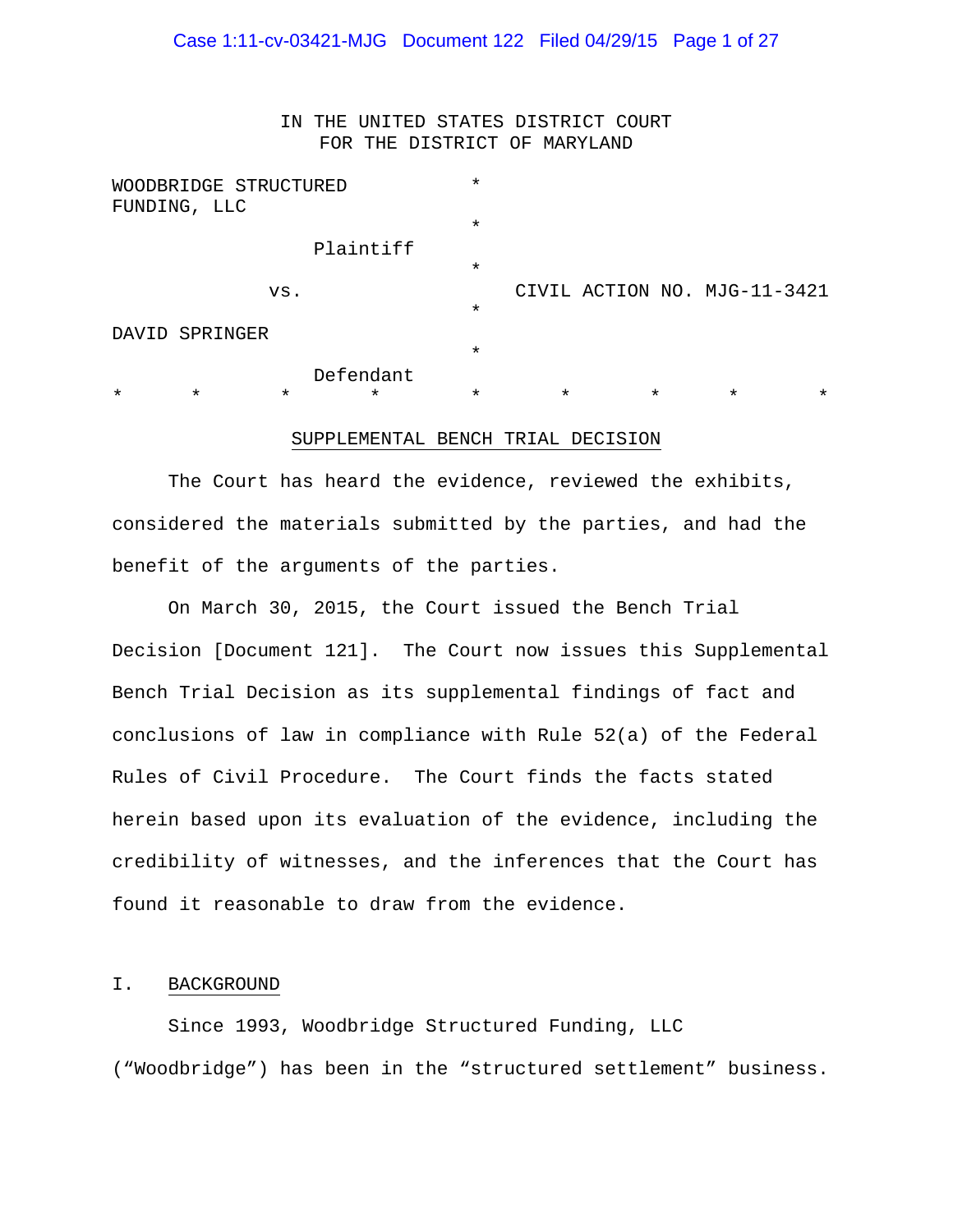# Case 1:11-cv-03421-MJG Document 122 Filed 04/29/15 Page 2 of 27

It provides lump sum payments to clients who receive periodic payments from lawsuit settlements, annuities, lottery winnings, and the like.

 During all times relevant hereto, Defendant David Springer ("Springer") was a sole proprietor in competition with Woodbridge using the name "Sovereign Funding" $^1$  ("Sovereign"). Beginning in 2011, Springer caused Internet search engine inquiries regarding Woodbridge to be redirected to Springer's Sovereign site and/or to yield results that combined Woodbridge's name with derogatory terms.

When Springer failed to comply with a cease and desist letter, Woodbridge filed the Complaint [Document 1] asserting claims in five Counts:

- Count 1 Trademark Infringement (Lanham Act)
- Count 2 False Advertisement (Lanham Act)
- Count 3 Unfair Competition and False Designation of origin (Lanham Act)
- Count 4 Common Law Trade Libel and Product Disparagement
- Count 5 Common Law Defamation

 $\frac{1}{1}$  Plaintiff's Complaint [Document 1] referred to the business as "Sovereign Funding D/B/A/ We Buy Payments." Springer owned a website named www.webuypayments.net as well as "www.sovereignfunding.com."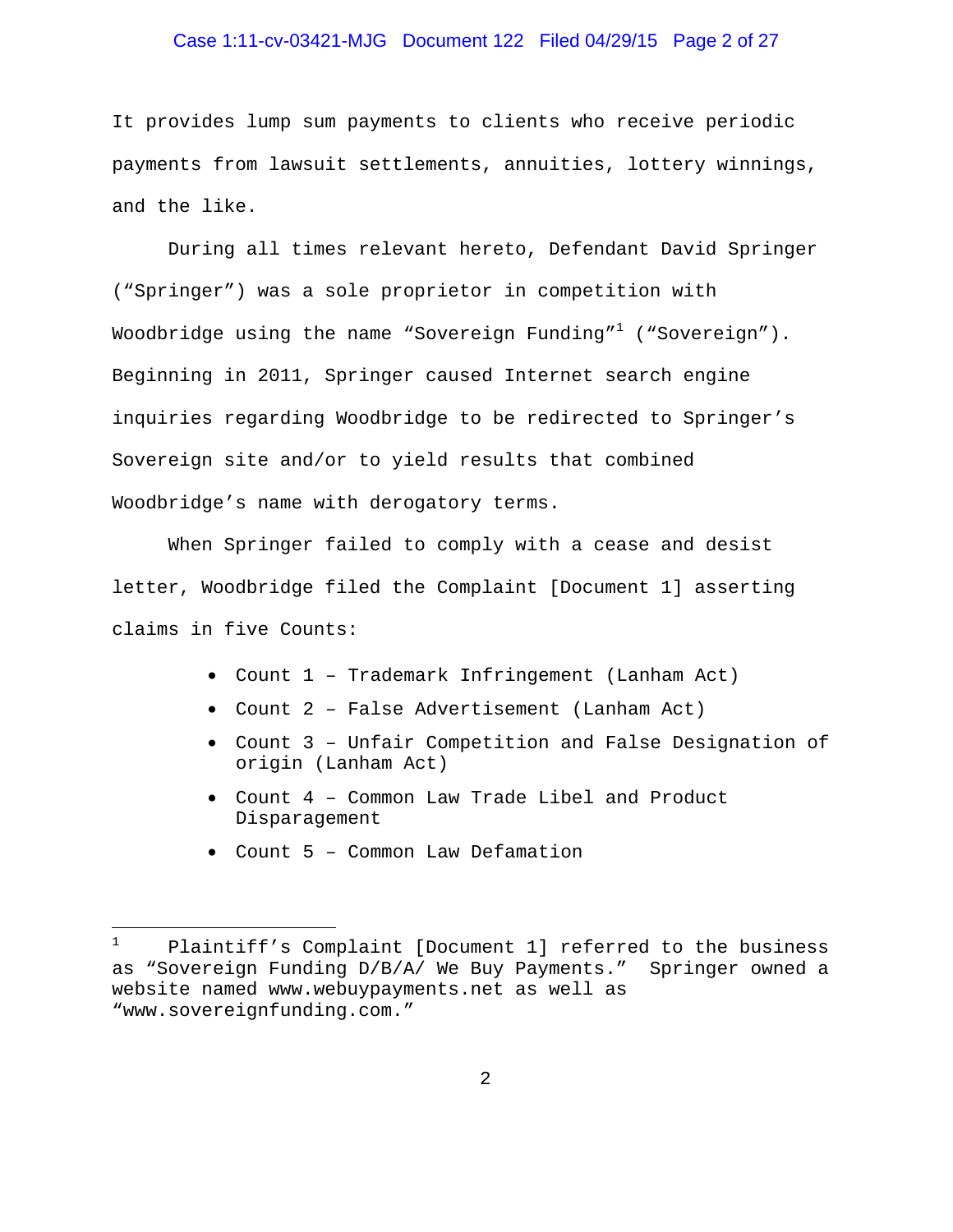# Case 1:11-cv-03421-MJG Document 122 Filed 04/29/15 Page 3 of 27

In the Bench Trial Decision, the Court found Springer liable on Woodbridge's claims for trademark infringement and common law defamation, not liable on the claim for common law trade libel, and found moot the claims for unfair competition, false advertising, and false designation of origin.

#### II. DISCUSSION

i

#### A. Springer's Actions

In or about 2003, Springer began operating a sole proprietorship in the structured settlement business under the Sovereign name. By the fall of 2011 and continuing thereafter, Springer had utilized and/or was using questionable business methods, including:

- Falsely claiming that Sovereign was a corporation.
- $\bullet$  Misrepresenting<sup>2</sup> Sovereign as a corporation, and misrepresenting as real persons who were officers of Sovereign, fictitious persons created by Springer.
- Falsely claiming that Sovereign itself was a purchaser of structured settlements rather than merely a broker.
- Utilizing the website with the address www.webuypayments.net and other websites anonymously

<sup>2</sup> In various contexts, including sites such as Facebook and LinkedIn and to the Better Business Bureau.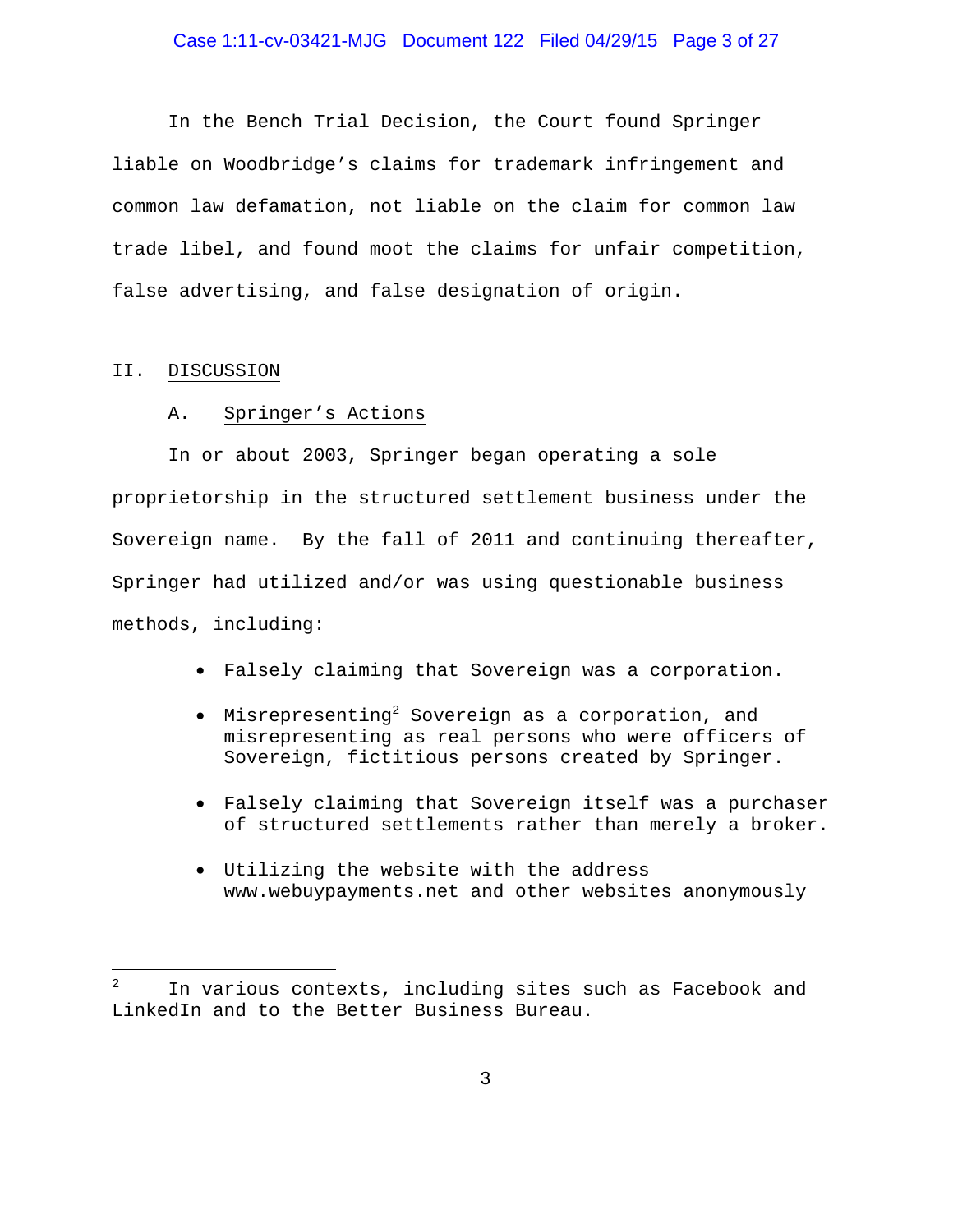connected to it $^3$  to redirect Internet inquiries intended for competitors to the Sovereign website. $4$ 

At some time prior to October 2011, Woodbridge became aware that Springer was (1) utilizing the www.webuypayments.net website to redirect to his own Sovereign website Internet users who would otherwise have been connected with Woodbridge, and (2) using deceptive search engine optimization ("SEO") techniques that resulted in search engine results combining Woodbridge's name with derogatory terms such as "funding lie," "funding scam," and "funding complaint."

In October 2011, Woodbridge sent a cease and desist letter to Springer at Sovereign regarding the redirection of Internet "hits" from Woodbridge and the inclusion of terms derogatory to Woodbridge in search engine results. Springer did not respond to Woodbridge, but he "parked" the www.webuypayments.net website and had the search engine redirects no longer directed to the

 $\overline{\phantom{0}}$ 

<sup>3</sup> Springer denied that he owned or controlled the websites utilized in Internet redirects to webuypayments.net. The registrations of these domains are "private" and anonymous. However, based upon its evaluation of Springer's testimony and the fact that the beneficiary of the redirects was Springer, the Court finds that Springer owned, or at least controlled, these websites.

<sup>4</sup> The www.webuypayments.net website included links to the Sovereign website.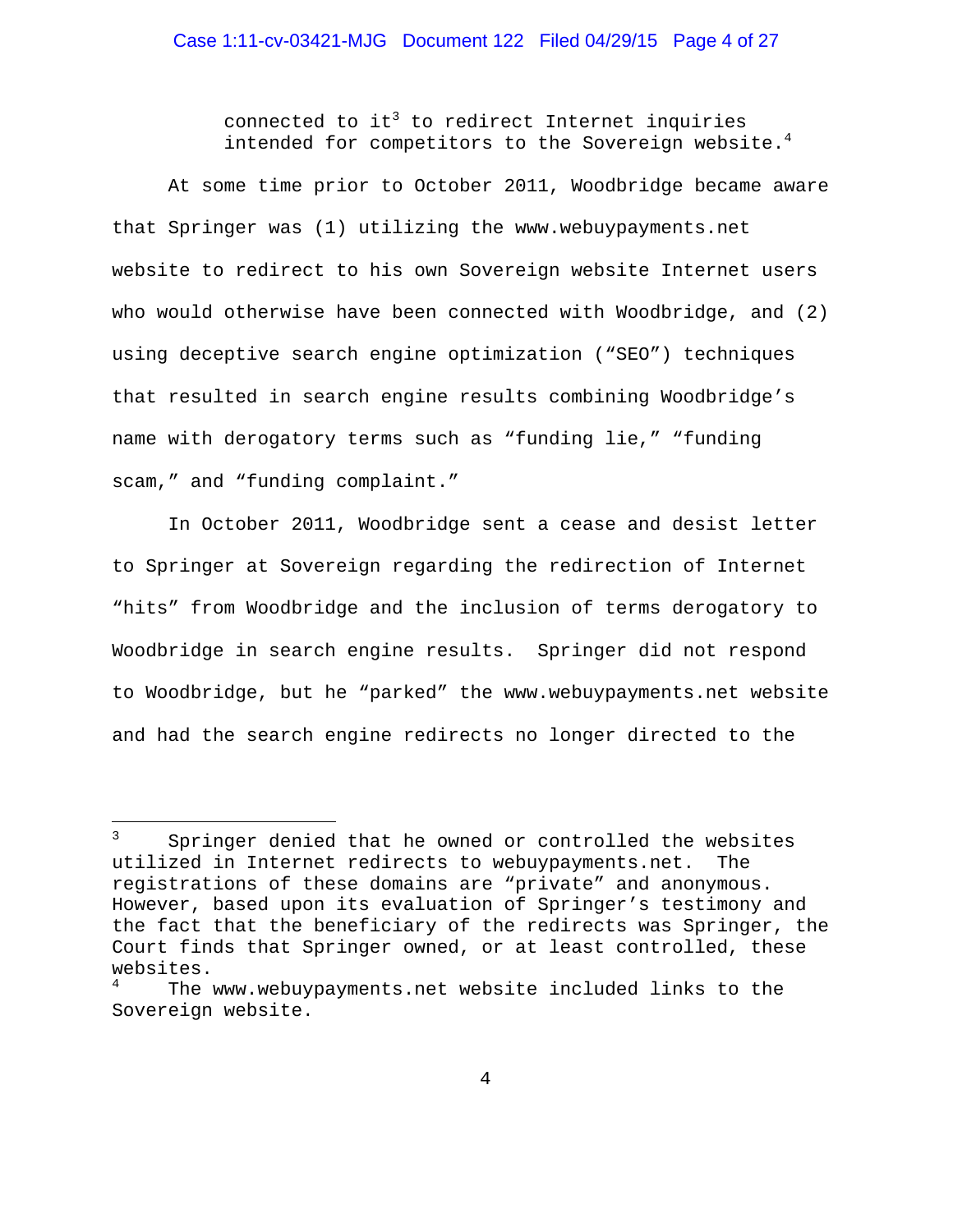# Case 1:11-cv-03421-MJG Document 122 Filed 04/29/15 Page 5 of 27

Sovereign websites.<sup>5</sup> Nevertheless, he continued to have potential customers directed away from Woodbridge and to cause search engines results to combine Woodbridge's name with derogatory terms.

### B. Liability Determinations

i<br>Li

# 1. Trademark Infringement

To establish trademark infringement under the Lanham Act, a plaintiff must prove that:

- It owns a valid mark;
- The defendant used the mark in commerce and without plaintiff's authorization;
- The defendant used the mark or imitation of it in connection with the sale, offering for sale, distribution, or advertising of goods or services; and
- The defendant's use of the mark was likely to confuse consumers.

Lamparello v. Falwell, 420 F.3d 309, 313 (4th Cir. 2005); 15 U.S.C. § 1114(1); 15 U.S.C. § 1125(a).

<sup>5</sup> The redirects were sent to other sites – for example, a blog of a person against whom he had a grudge and to blank pages on www.wikipedia.org.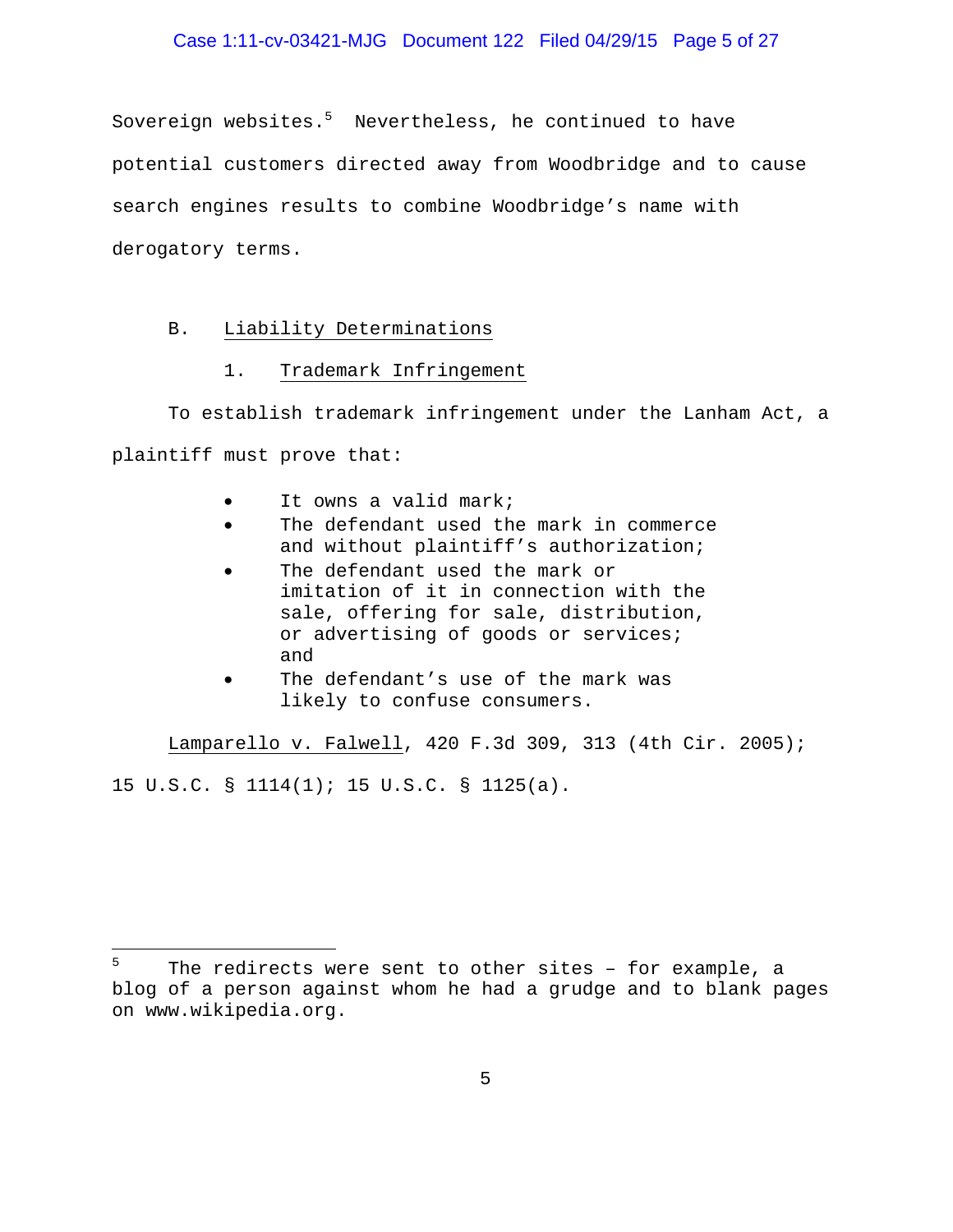#### a. Ownership of Valid mark

There is no doubt that Woodbridge owned valid registered trademarks for "Woodbridge" and "Woodbridge Structured Funding." Pls.' Exs. 1, 2.

### b. Defendant's Unauthorized Use in Commerce

Springer used Woodbridge's trademark in commerce to divert internet searches for "Woodbridge" to a website owned by Springer, and to be combined with derogatory terms. These uses of the trademarks were not authorized by Woodbridge.

#### c. In Connection With Sale of Services

 Springer used Woodbridge's trademarks as a search engine keyword. Use of a mark as a search engine keyword is considered a use in commerce. Network Automation, Inc. v. Advanced Sys. Concepts, Inc., 638 F.3d 1137, 1149-50 (9th Cir. 2011). The uses at issue were in connection with the offering for sale of services. The evidence establishes that Springer's use of the trademarks did not constitute non-infringing fair<sup>6</sup> uses.

i<br>Li

<sup>6</sup> "[P]rotected uses of trademarked names for such things as parody, comment, criticism, comparative advertising, news reporting, etc." Lamparello, 420 F.3d at 314.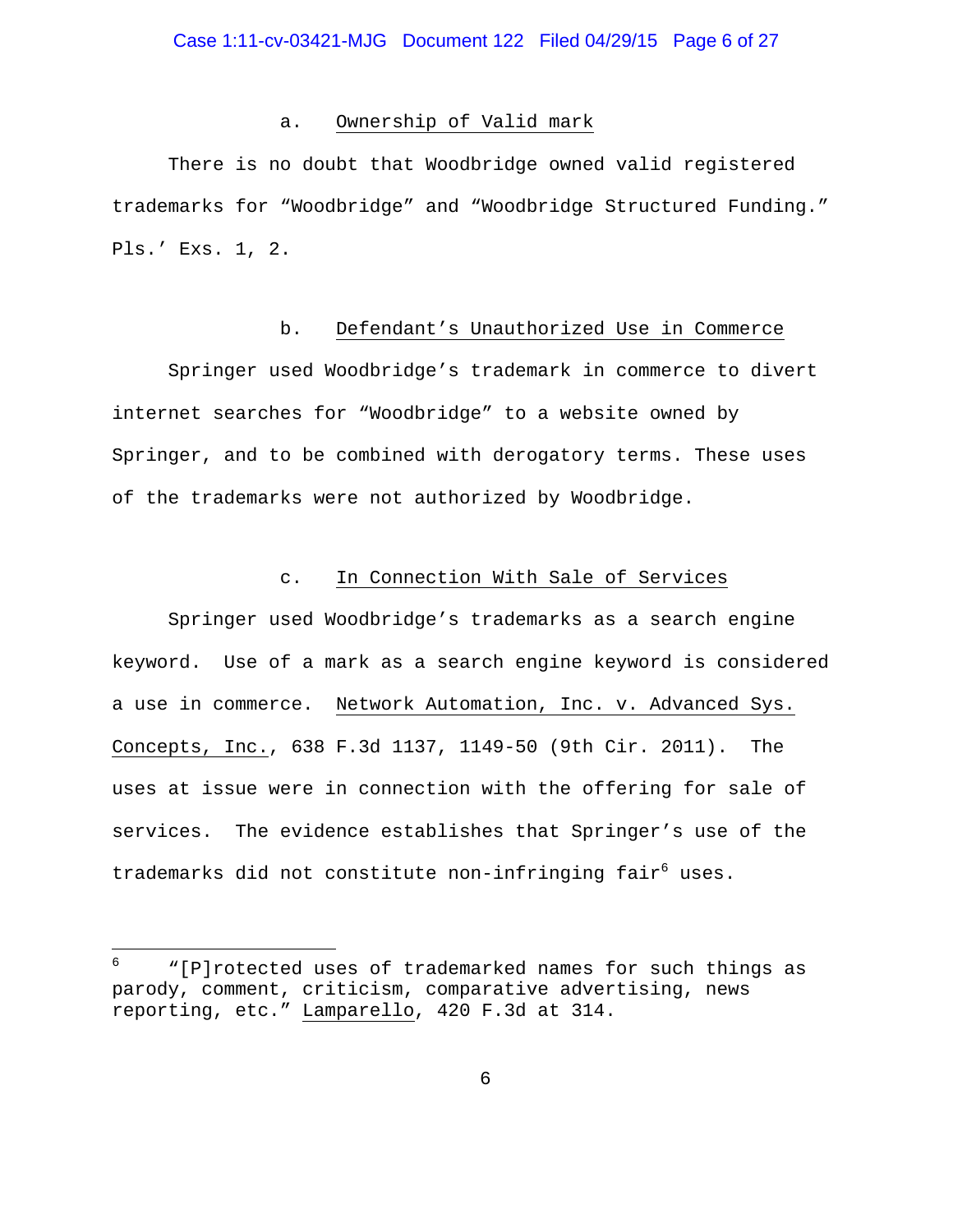### d. Likelihood of Confusion

It is commonly stated that likelihood of confusion exists if the defendant's use of a plaintiff's trademark is "likely to produce confusion in the minds of consumers about the origin of the goods or services in question." Rosetta Stone Ltd. v. Google, Inc., 676 F.3d 144, 153 (4th Cir. 2012)(quoting CareFirst of Md., Inc. v. First Care, P.C., 434 F.3d 263, 267 (4th Cir. 2006)).

If the United States Court of Appeals for the Fourth Circuit were to apply the initial interest confusion doctrine, Woodbridge could establish likelihood of confusion with regard to the redirected potential customers by virtue of that concept. However, in Lamparello, 420 F.3d at 315-16, the United States Court of Appeals for the Fourth Circuit was presented with a case in which a website domain owner sought to capture internet contacts by using a misspelling of a markholder's name $^7$  in order to present a parody of the markholder's views. The Lamparello court stated that it had not adopted the "initial interest confusion" doctrine that "holds that the Lanham Act forbids a competitor from luring potential customers away from a producer

i

<sup>7</sup> The website's name was fallwell.com and it criticized Reverend Falwell's religious and political views.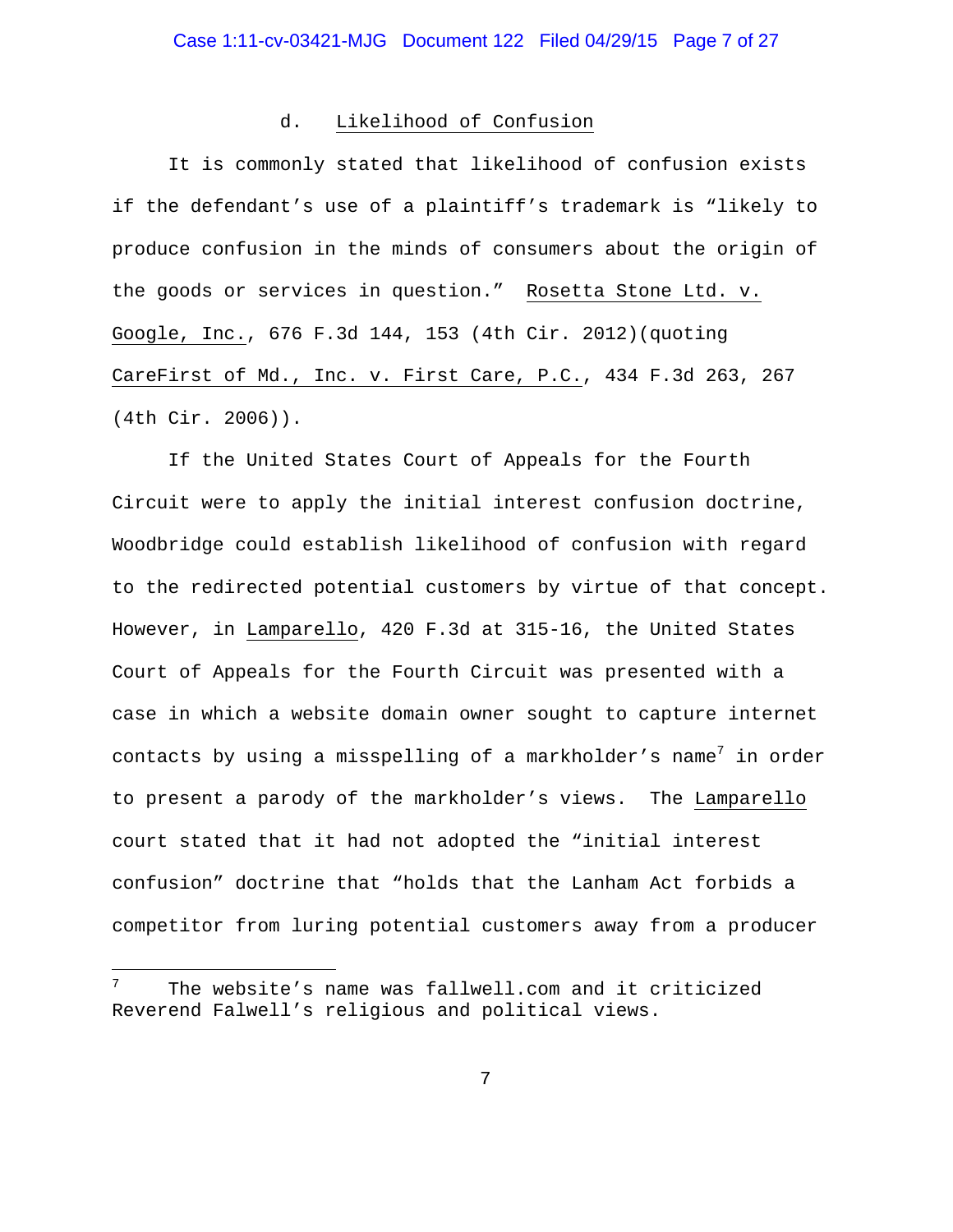# Case 1:11-cv-03421-MJG Document 122 Filed 04/29/15 Page 8 of 27

by initially passing off its goods as those of the producer's, even if confusion as to the source of the goods is dispelled by the time any sales are consummated." Id. (internal quotations omitted). Rather, the Fourth Circuit "require[s] courts to determine whether a likelihood of confusion exists by examining the allegedly infringing use in the context in which it is seen by the ordinary consumer." Id. at 316 (internal quotation and alteration omitted).

The Lamparello court held that, in view of the underlying context of the website, namely criticism rather than an attempt to capture the markholder's customers and profits, there was no likelihood of confusion. Id. The parties did not offer similar goods or services, and in fact, had opposing ideas.

In the instant case, the defendant's use of Woodbridge's trademarks was in the very same commercial context as the plaintiff. Moreover, Springer's use of the Woodbridge trademarks was intended to lure potential customers away from Woodbridge's website towards Springer's website. This could also tend to indicate that Woodbridge was sponsoring Sovereign.

Furthermore, Springer's use of Woodbridge's trademarks to cause search engines to link Woodbridge's name to derogatory remarks was likely to cause confusion because it created an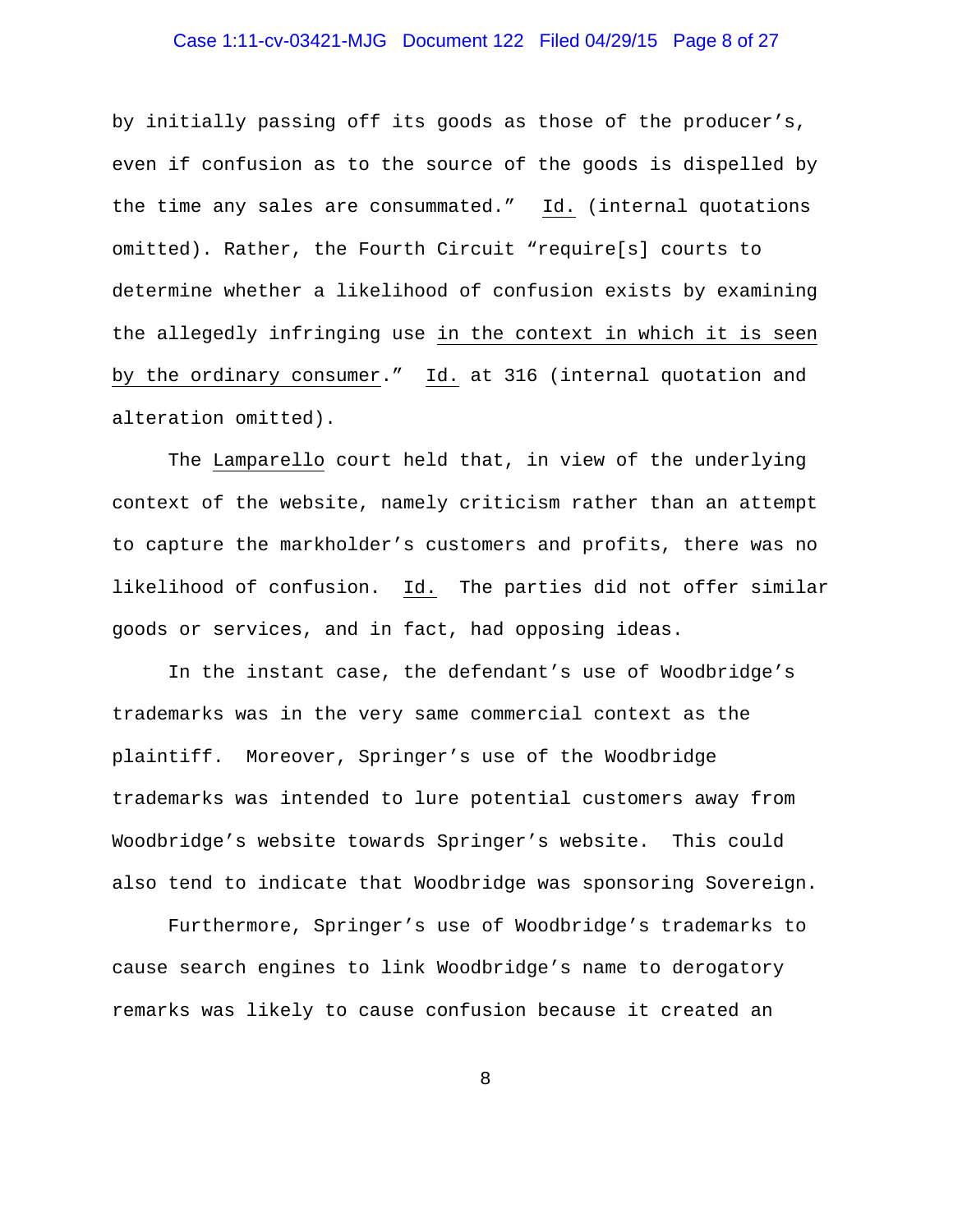# Case 1:11-cv-03421-MJG Document 122 Filed 04/29/15 Page 9 of 27

impression that Woodbridge had committed or was accused of committing unethical conduct.

In sum, the Court finds that Springer's unauthorized use of Woodbridge's mark was likely to confuse consumers.

# 2. Common Law Defamation<sup>8</sup>

The statements on which Plaintiff based its defamation claim are the assertions that Woodbridge was connected with fraud and other types of impropriety. These statements were caused by Springer to be made in a commercial context, i.e., to prospective Woodbridge customers using the internet to search for information relating to Woodbridge.

To recover for defamation under Maryland law, a plaintiff must prove:

- The defendant made a defamatory communication to a third person;
- The statement was false;

i

<sup>8</sup> Woodbridge also claimed common law trade libel and product disparagement (Count 4). In an action for product disparagement or trade libel, the burden is on the plaintiff to prove falsity, special damages, and malice. Horning v. Hardy, 373 A.2d 1273, 1278-79 (Md. 1977); Rite Aid Corp. v. Lake Shore Investors, 471 A.2d 735, 741 (Md. 1984). Woodbridge agreed that it did not prove malice. Trial Tr. 143:12-14, Aug. 21, 2014. Therefore, Woodbridge has not proven its claims for common law trade libel and product disparagement.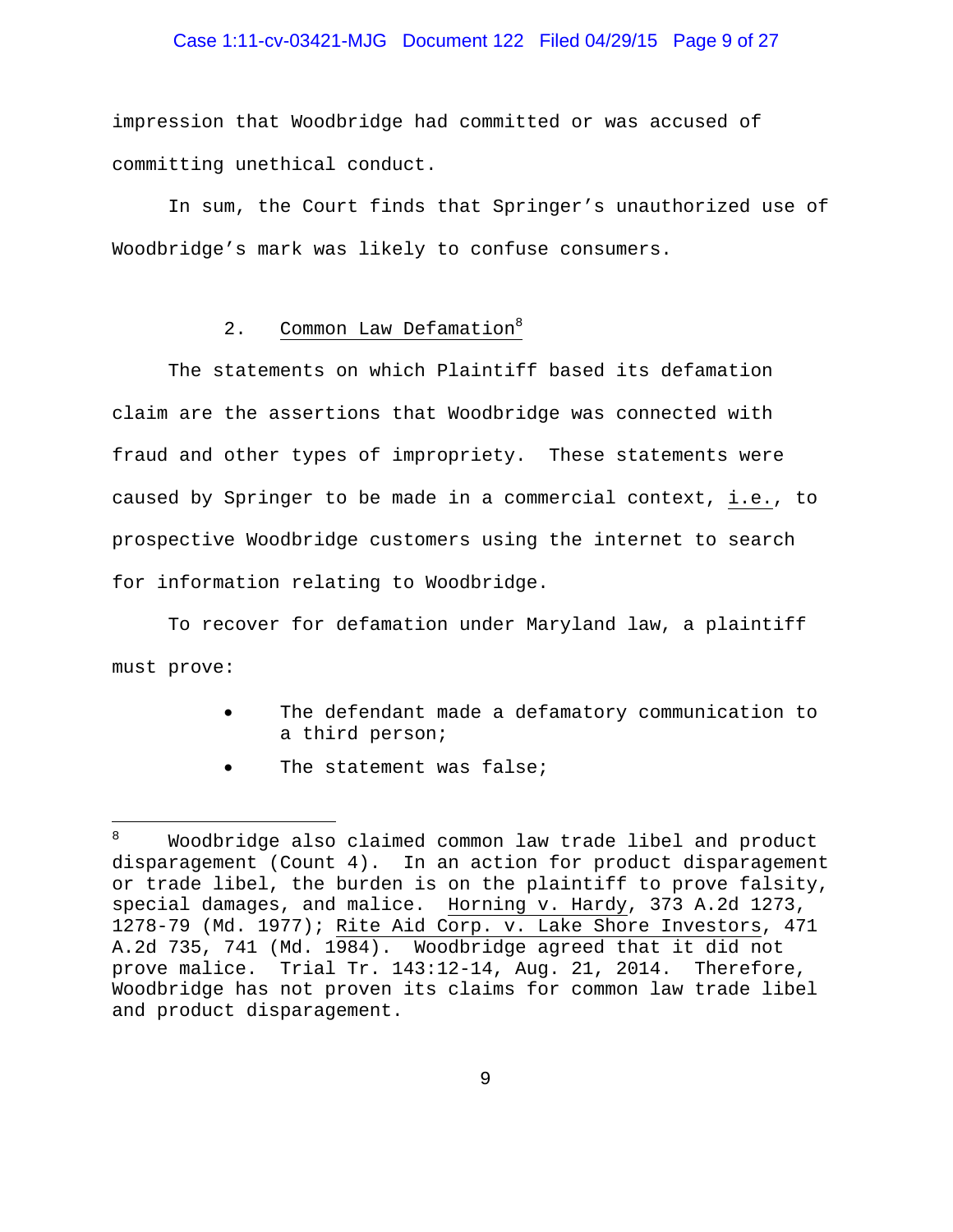- The defendant was at fault in communicating the statement; and
- The plaintiff suffered harm.

Ziemkiewicz v. R+L Carriers, Inc., 996 F. Supp. 2d 378, 393 (D. Md. 2014) (quoting Samuels v. Tschechtelin, A.2d 209, 241–42 (Md. Ct. Spec. App. 2000)).

### a. Defamatory

The statements on which the claim is based are not, as Springer contends, statements of opinion regarding Woodbridge's conduct. Rather, they are statements of purported fact that Woodbridge had been determined to have committed, or at least have been accused of, business-related misconduct.

Moreover, even if the Court were to characterize the statements made as opinion, Woodbridge would still prevail. Opinion may constitute actionable defamation "if the opinion can be reasonably interpreted to declare or imply untrue facts." Biospherics, Inc. v. Forbes, Inc., 151 F.3d 180, 184 (4th Cir. 1998) (citing Milkovich v. Lorain Journal Co., 497 U.S. 1, 20 (1990)).

The instant case does not pertain to a consumer complaint or review site containing grievances by dissatisfied customers,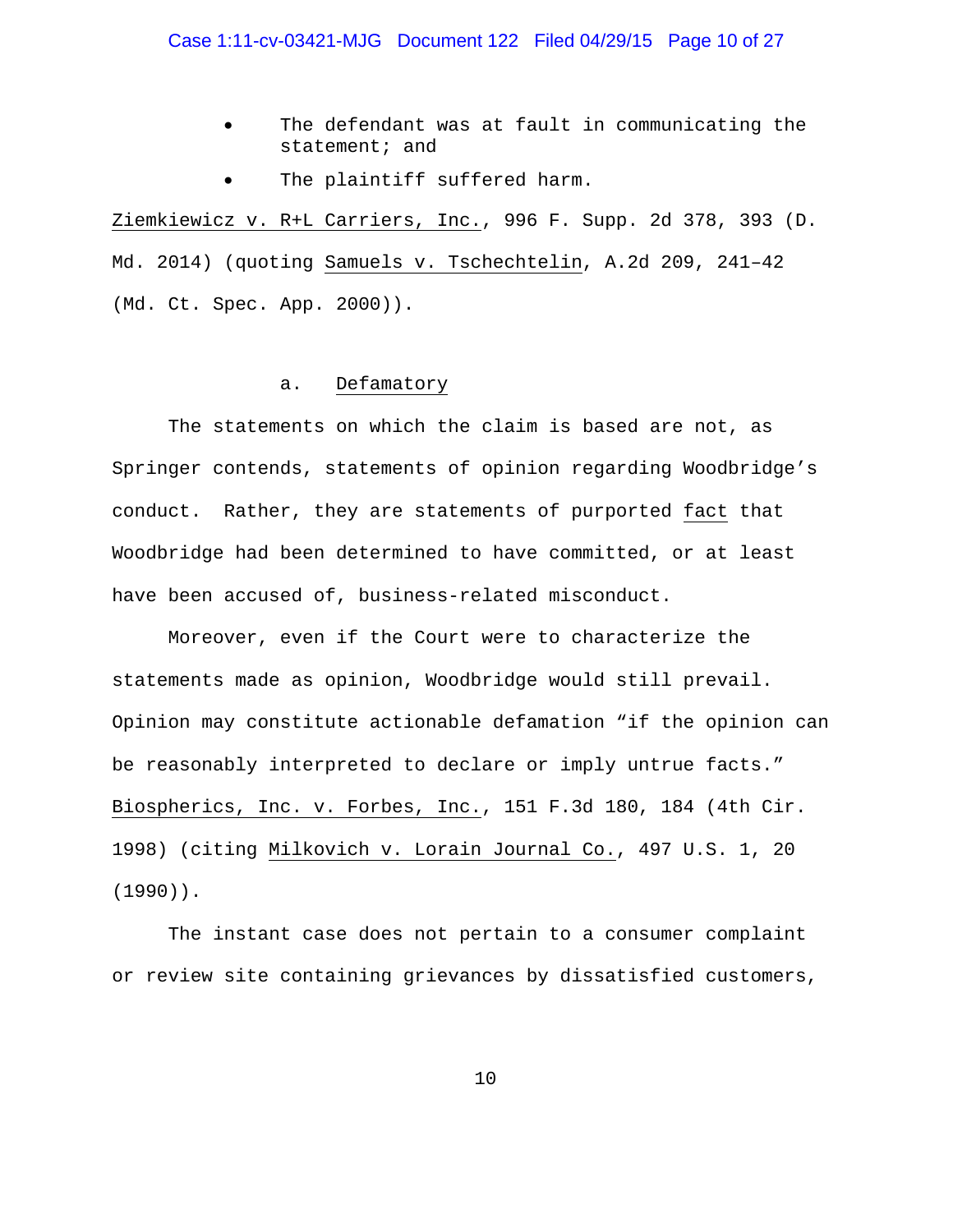# Case 1:11-cv-03421-MJG Document 122 Filed 04/29/15 Page 11 of 27

or to statements made on a social media site. Rather, Springer caused derogatory statements to be made in the commercial context of a potential Woodbridge customer's internet search result.

The Court finds that statements such as "Woodbridge structured funding scam" in this context are most reasonably interpreted to imply that Woodbridge has been found culpable, or has been accused, of dishonest conduct in connection with its business operations.

The Court finds that the statements are defamatory.

# b. Falsity

The statements at issue were false.

#### c. Fault

In Maryland law, the degree of fault required to support a defamation claim depends upon the status of the plaintiff. Gooch v. Maryland Mech. Sys., Inc., 567 A.2d 954, 961 (Md. Ct. Spec. App. 1990). Unless the plaintiff is some type of public figure (whether a public official, a general public figure or a limited purpose public figure) the plaintiff need only prove negligence on the part of the defendant.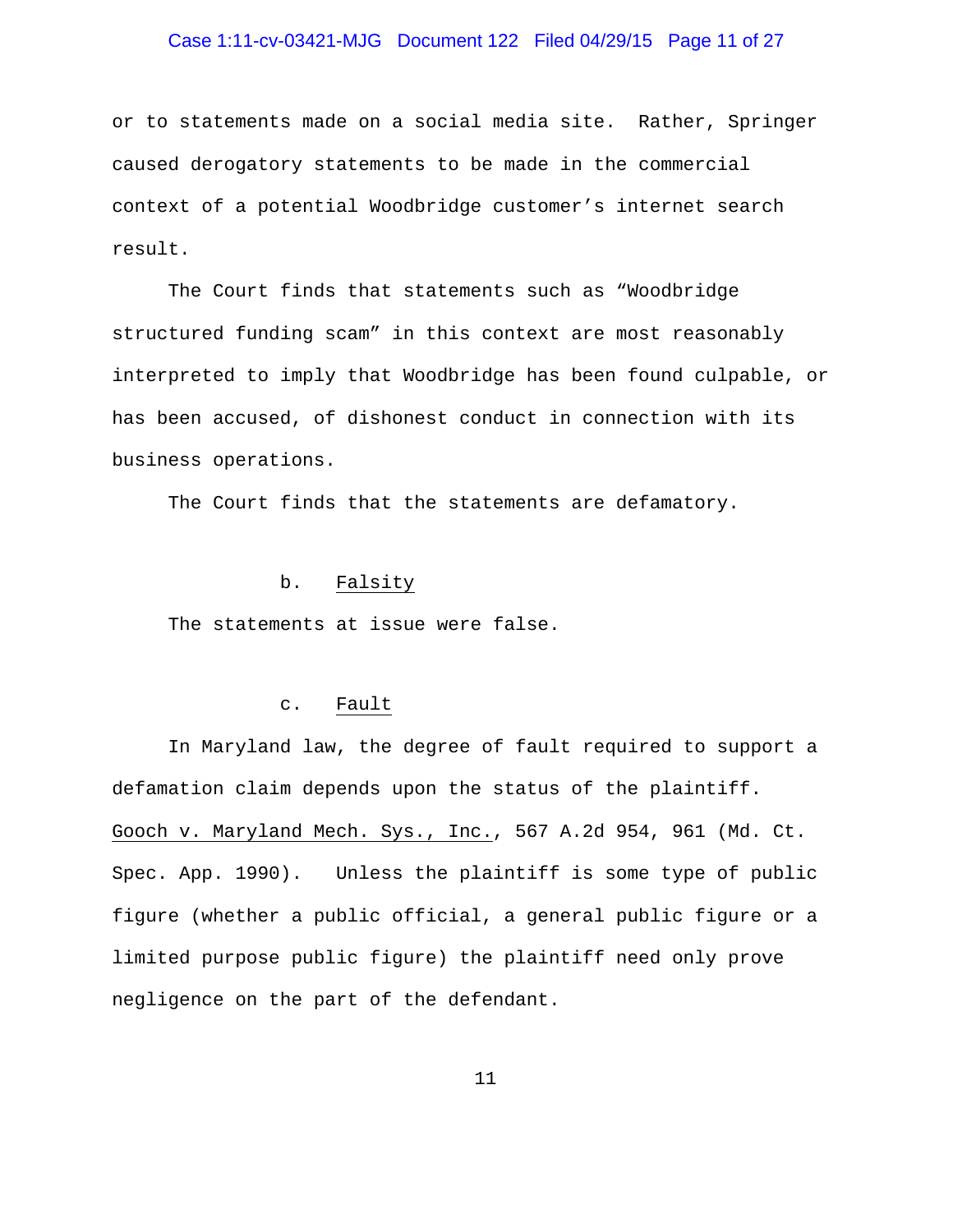Woodbridge is not any type of public figure. It is, of course, not a public official. Nor is it a "general purpose public figure." $^9$  Moreover, there is no basis whatsoever for a finding that Woodbridge was a "limited purpose" public figure.<sup>10</sup>

Thus, to establish the requisite fault, Woodbridge need only prove that Springer negligently made the false statement at issue. That is, that he "failed to act as a reasonable person under the circumstances." Henderson v. Claire's Stores, Inc., 607 F. Supp. 2d 725, 731 (D. Md. 2009). Of course, Springer failed to act as would a reasonable person. Indeed, Woodbridge

1) The Plaintiff has access to channels of effective communications; 2) the Plaintiff voluntarily assumed a role of special prominence in a public controversy; 3) the Plaintiff sought to influence the resolution or outcome of the controversy; 4) the controversy existed prior to the publication of the defamatory statements; and 5) the Plaintiff retained public figure status at the time of the alleged defamation.

Nat'l Life, 793 F. Supp. at 635 (quoting Fitzgerald v. Penthouse Int'l, Ltd., 691 F.2d 666, 668 (4th Cir. 1982)).

 $\frac{1}{9}$  See Nat'l Life Ins. Co. v. Phillips Pub., Inc., 793 F. Supp. 627, 633 (D. Md. 1992) ("[T]he evidence standard for determining a general purpose public figure is a strict one, requiring clear and convincing evidence of the general fame and pervasive influence in societal affairs."). The Fourth Circuit recognizes a five-part test for

determining whether a plaintiff is a limited purpose public figure: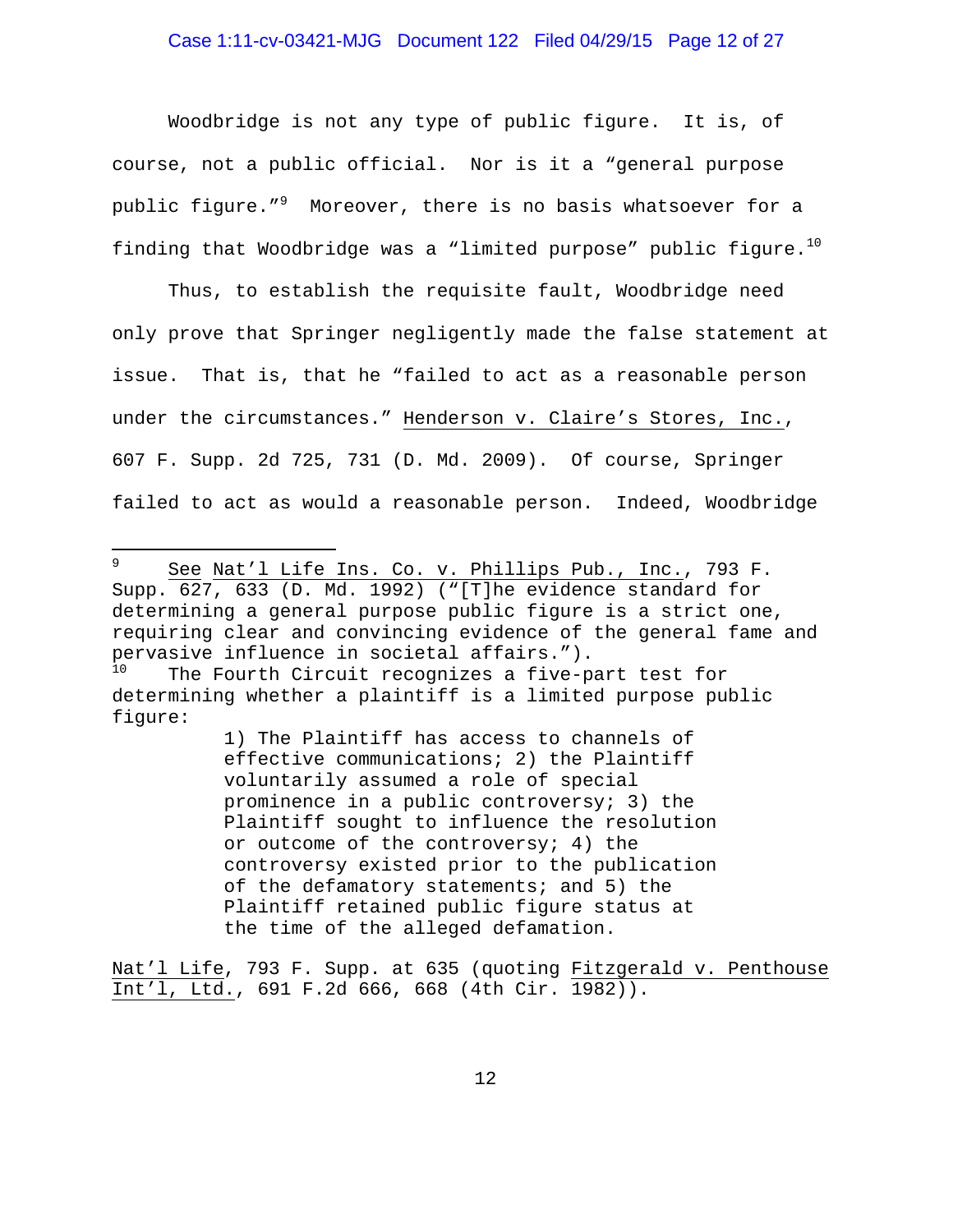# Case 1:11-cv-03421-MJG Document 122 Filed 04/29/15 Page 13 of 27

has proven far more than negligence on the part of Springer. The Court finds that Springer made the false statements at issue, knowing of their falsity, with the intent to harm Woodbridge and benefit himself by diverting prospective customers.

### d. Harm

 The Court finds credible the opinion testimony presented by Woodbridge to the effect that false statements of the type at issue can, and most likely will, cause potential customers to question Woodbridge's reputation and, in some instances, to bypass a link to Woodbridge and proceed to a competitor. Trial Tr. 10:25-11:10, 14:22-15:19, 21:11-24:12, 26:21-27:8. Aug. 21, 2014; Pl.'s Ex. 73.

Woodbridge has introduced evidence proving that there was a reduction in the number of leads generated by its marketing efforts during the time that the statements at issue were being made. Moreover, it is obvious that the association of the Woodbridge name with derogatory terms would, inevitably, cause reputational erosion.

 The Court concludes, therefore, that Woodbridge has proven that the statements at issue caused it harm.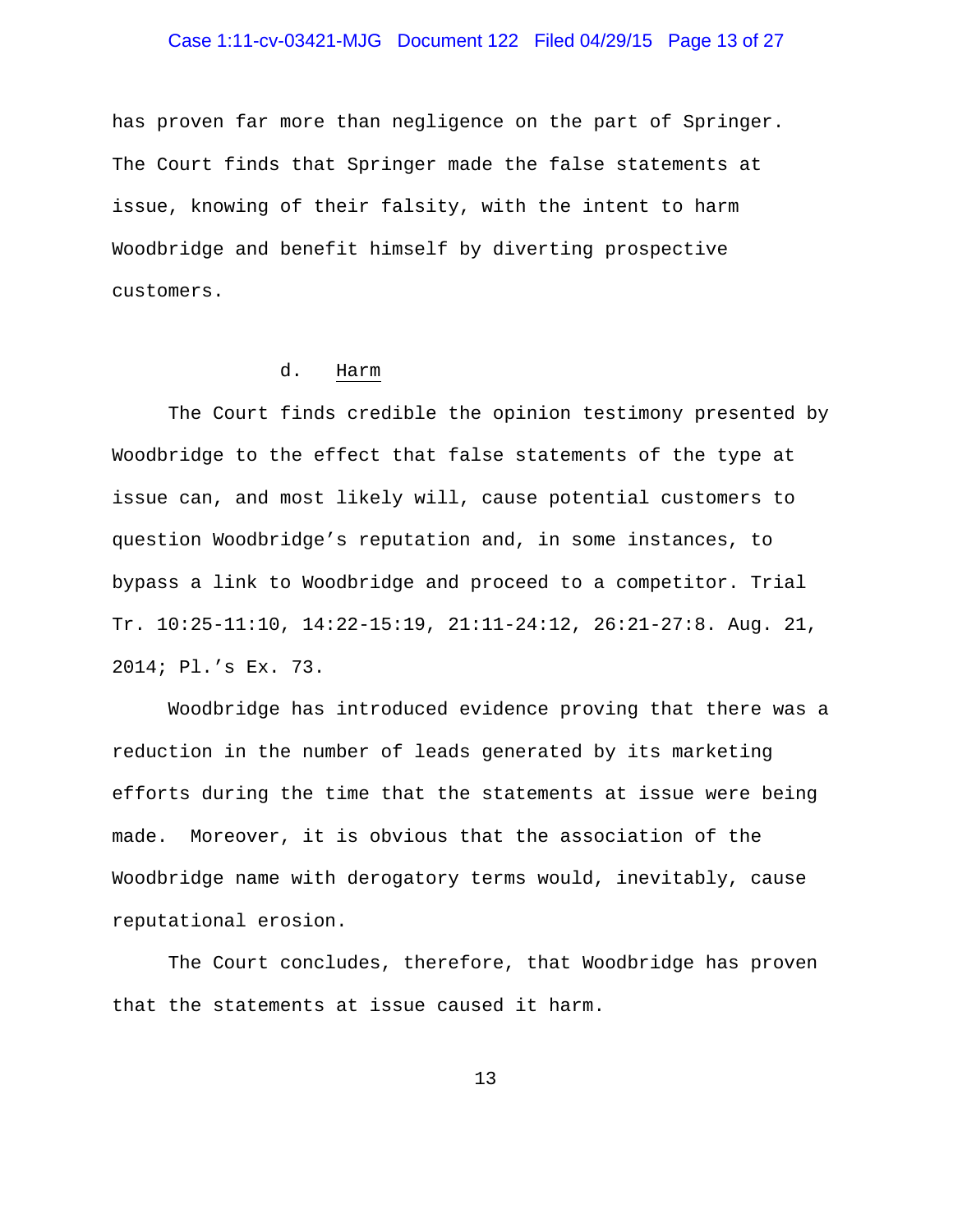#### C. Remedy

Woodbridge seeks injunctive relief, an award of compensatory damages, and an award of legal fees under 15 U.S.C. § 1117(a).

# 1. Injunctive Relief

A district court has authority under the Lanham Act to grant injunctive relief to prevent further violations of a plaintiff's trademark rights. See 15 U.S.C. § 1116. To obtain a permanent injunction, the plaintiff must demonstrate:

> (1) that it has suffered an irreparable injury;

2) that remedies available at law, such as monetary damages, are inadequate to compensate for that injury;

(3) that, considering the balance of the hardships between the plaintiff and defendant, a remedy in equity is warranted; and

(4) that the public interest would not be disserved by a permanent injunction.

eBay Inc. v. MercExchange, LLC, 547 U.S. 388, 391 (2006).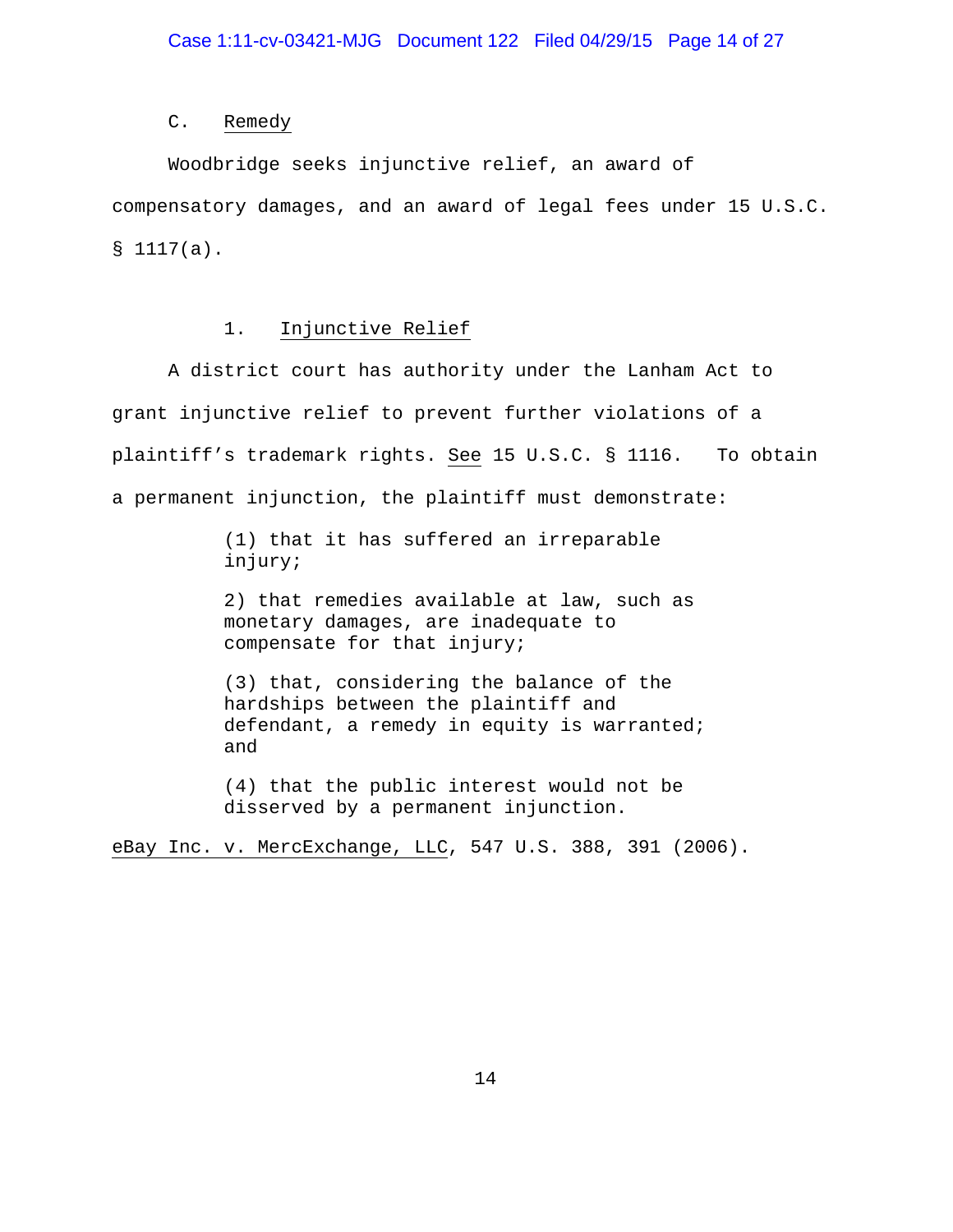#### a. Irreparable Injury

Woodbridge has suffered harm to its reputation and, without a doubt, the loss of an opportunity to present its services to a number of potential customers. Moreover, the harm resulting from any future unjustified adverse comments regarding Woodbridge would be augmented by virtue of Springer's defamatory conduct at issue in the instant case. That is, any future connection of Woodbridge with false accusations would restate the prior defamation and reinforce the harm done.

# b. Adequate legal remedy

There is an inherent difficulty in determining the amount of monetary compensation to be awarded for damage to reputation. Lone Star Steakhouse & Saloon, Inc. v. Alpha of Virginia, Inc., 43 F.3d 922, 939 (4th Cir. 1995). Moreover, there is every reason to doubt that Springer is, or would become, in a position to pay a substantial monetary award. Furthermore, absent an injunction, there would be inadequate deterrence of future infringement of Woodbridge's trademarks by Springer.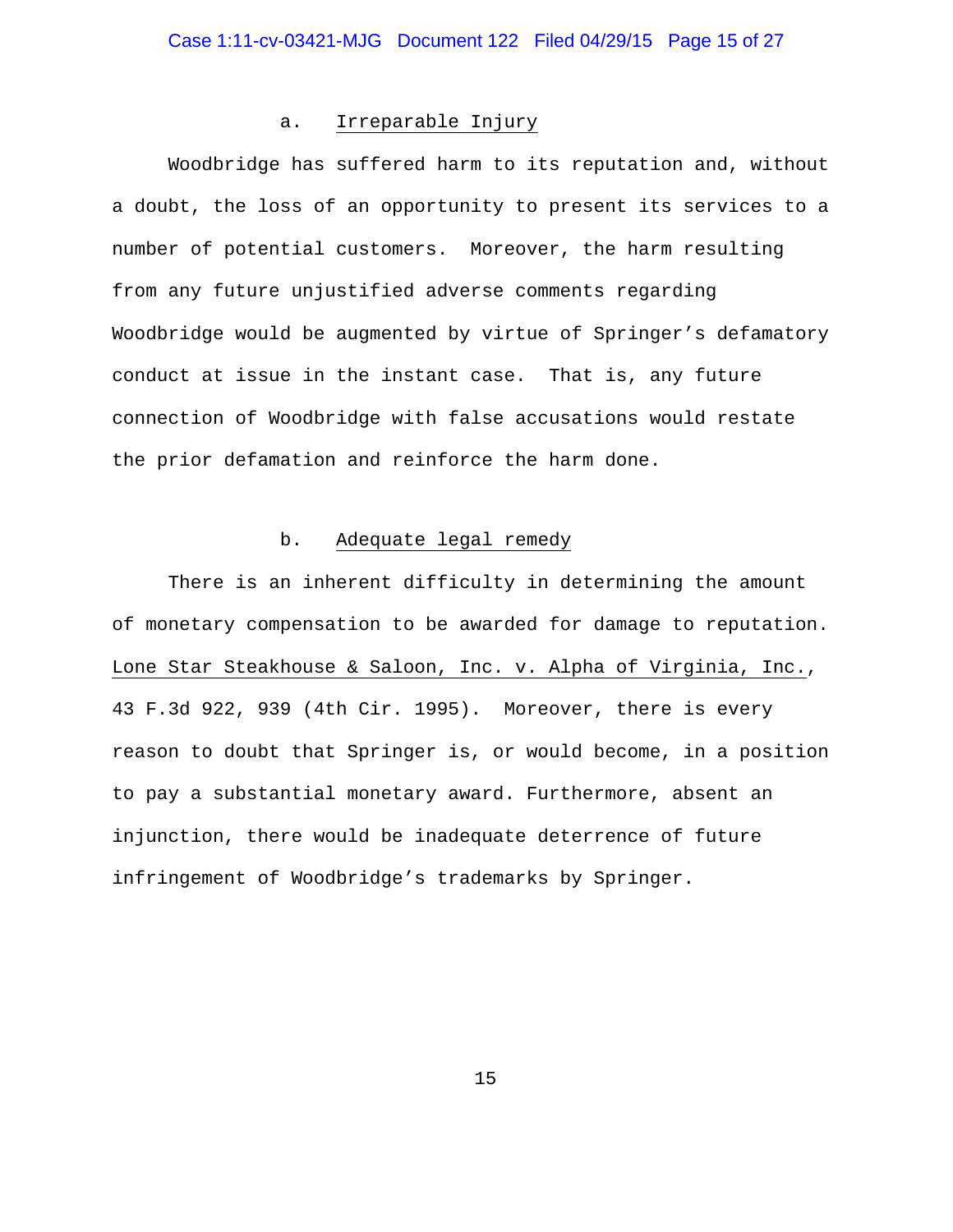#### c. Balance of Hardships

An injunction requiring Springer to desist from future infringement of Woodbridge's trademark rights would cause no undue hardship. As the Fourth Circuit has recognized in a false advertising context, defendants have "no equitable interest in perpetuating the false and misleading claims." PBM Products, LLC v. Mead Johnson & Co., 639 F.3d 111, 127 (4th Cir. 2011). The absence of such an injunction, requiring Woodbridge to file a second lawsuit rather than proceeding herein for a contempt determination, would impose a hardship on the plaintiff.

The balance of hardships favors Woodbridge.

# d. Public Interest

To the extent that there is a public interest concern<sup>11</sup> in the case, it would favor Woodbridge. The Lone Star Court noted that "an injunction in [a trademark infringement case] would serve the public interest by preventing future consumers from being misled." 43 F.3d at 939.

 $11$ The instant case does not present the types of public interests (such as health and safety) that would have substantial weight in deciding to issue injunctive relief.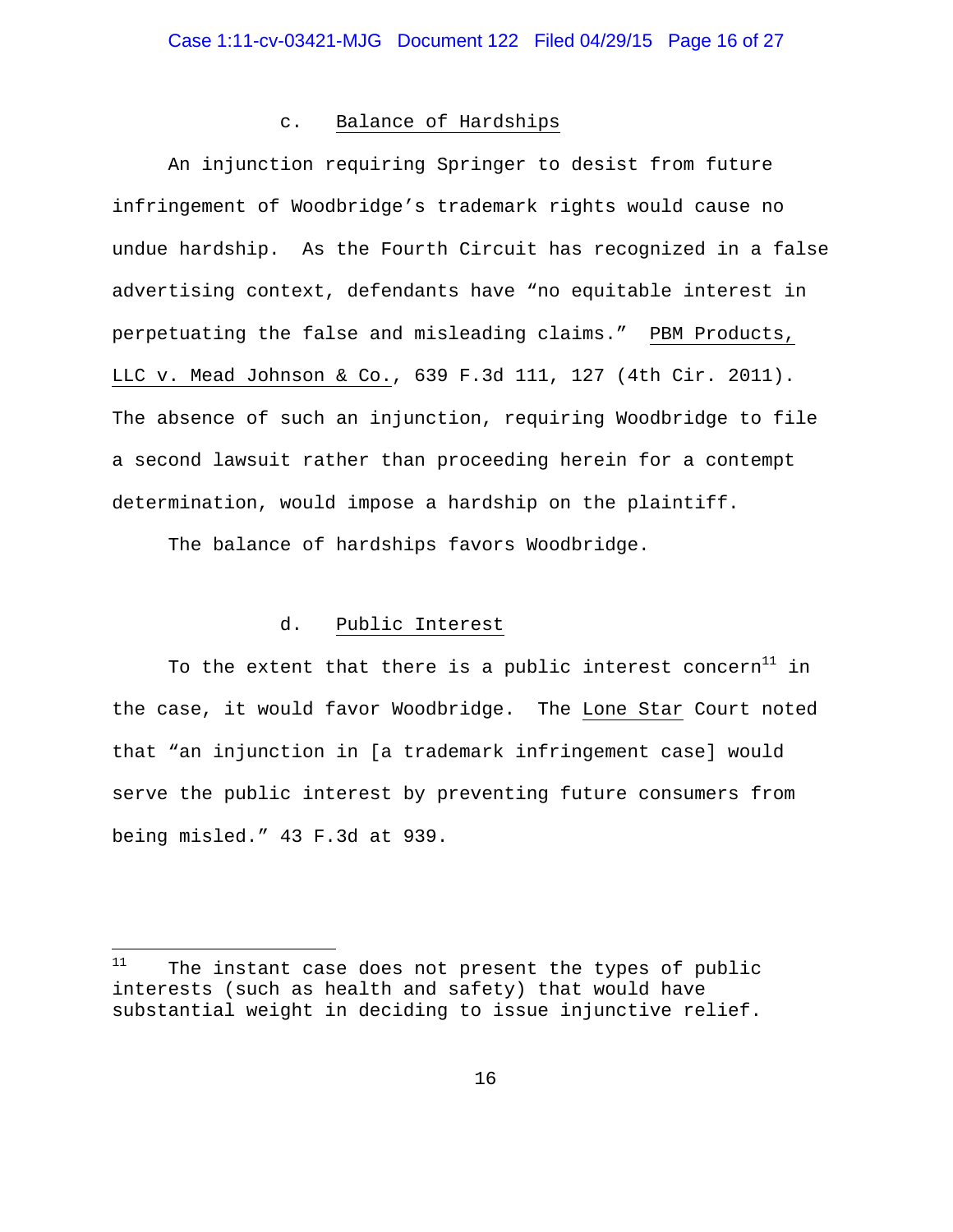### e. Resolution

The Court concludes that, based upon the eBay factors, it shall provide Woodbridge with injunctive relief to prevent Springer from engaging in any further infringement of Woodbridge's trademark rights. Such an injunction will serve to prevent Springer from further harming Woodbridge's reputation through defamatory and misleading internet search results and from further diversion of potential customers.

# 2. Compensatory<sup>12</sup> Damages

The Court has found Springer liable to Woodbridge on its claims for trademark infringement and common law defamation.

Under the Lanham Act, a successful plaintiff may, "subject to the principles of equity . . . recover (1) defendant's profits, (2) any damages sustained by the plaintiff, and (3) the costs of the action." 15 U.S.C. 1117(a).

Woodbridge has not proven that Springer actually realized any profits attributable to his infringement of Woodbridge's trademarks. Hence, the damages recoverable for the trademark infringement are those sustained by virtue of the infringing actions – the redirection of potential customers and the

i

<sup>&</sup>lt;sup>12</sup> Woodbridge is not seeking punitive damages.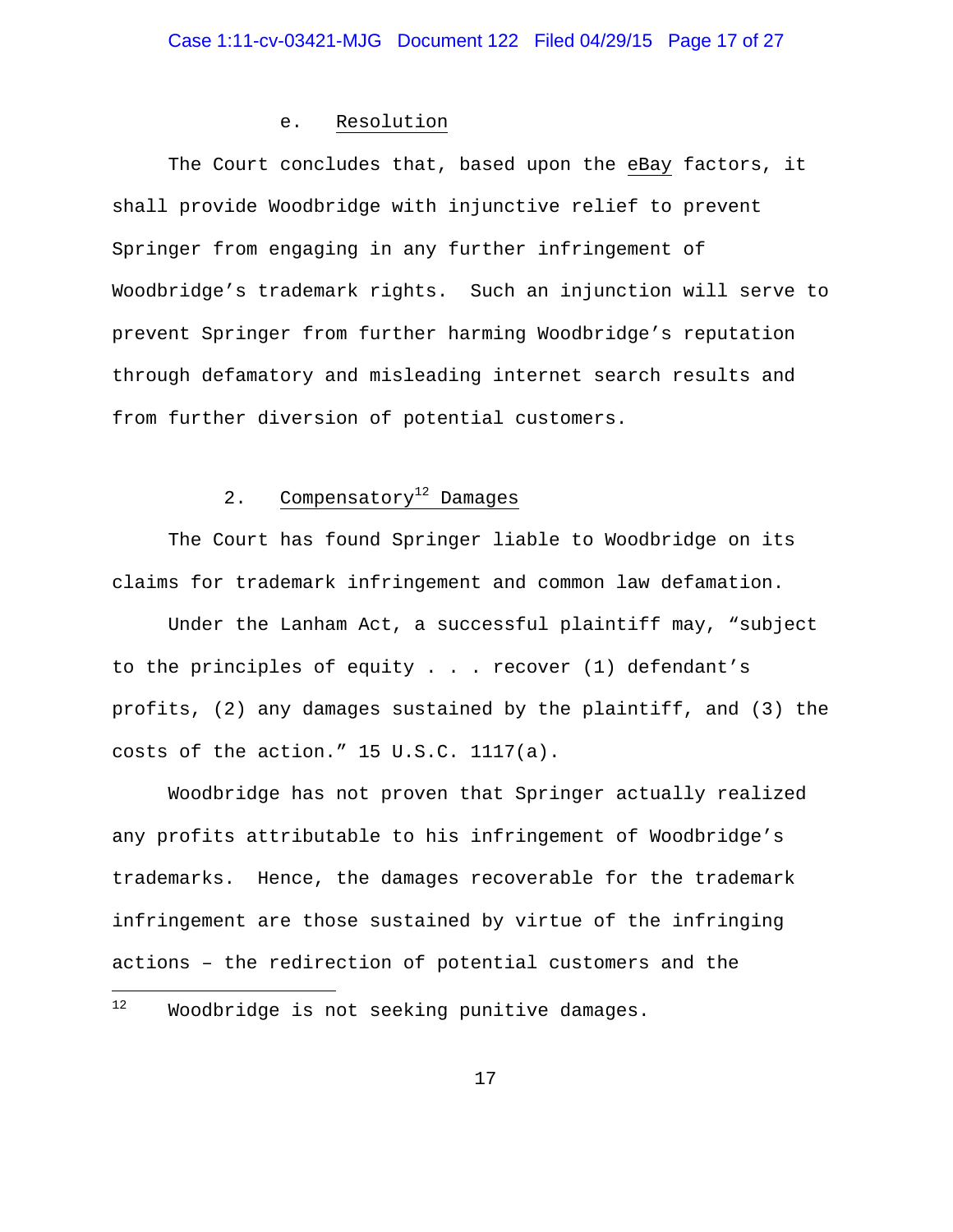# Case 1:11-cv-03421-MJG Document 122 Filed 04/29/15 Page 18 of 27

creation of derogatory search engine results. The damages recoverable for Springer's defamation are those damages that were sustained due to Springer's defamatory actions – the creation of derogatory search engine results. Accordingly, the compensatory damages awarded for defamation will be included within, and subsumed by, the damages awarded for trademark infringement.

### a. Lost Sales

Woodbridge provided expert opinion testimony regarding the value of lost leads to customers that would have been generated by online keyword search advertising had Springer not used deceptive online marketing tactics and defamed the Woodbridge name.

The witness determined that each lead cost Woodbridge \$160.00 and that there was a drop of 4.7% in the conversion rate of internet traffic to leads during the period at issue. Based on this, the expert determined that Woodbridge lost 3,505 leads, which, multiplied by the value of \$160.00 per lead, yielded a total of \$560,800.

"Trademark remedies are guided by tort law principles. . . . As a general rule damages which result from a tort must be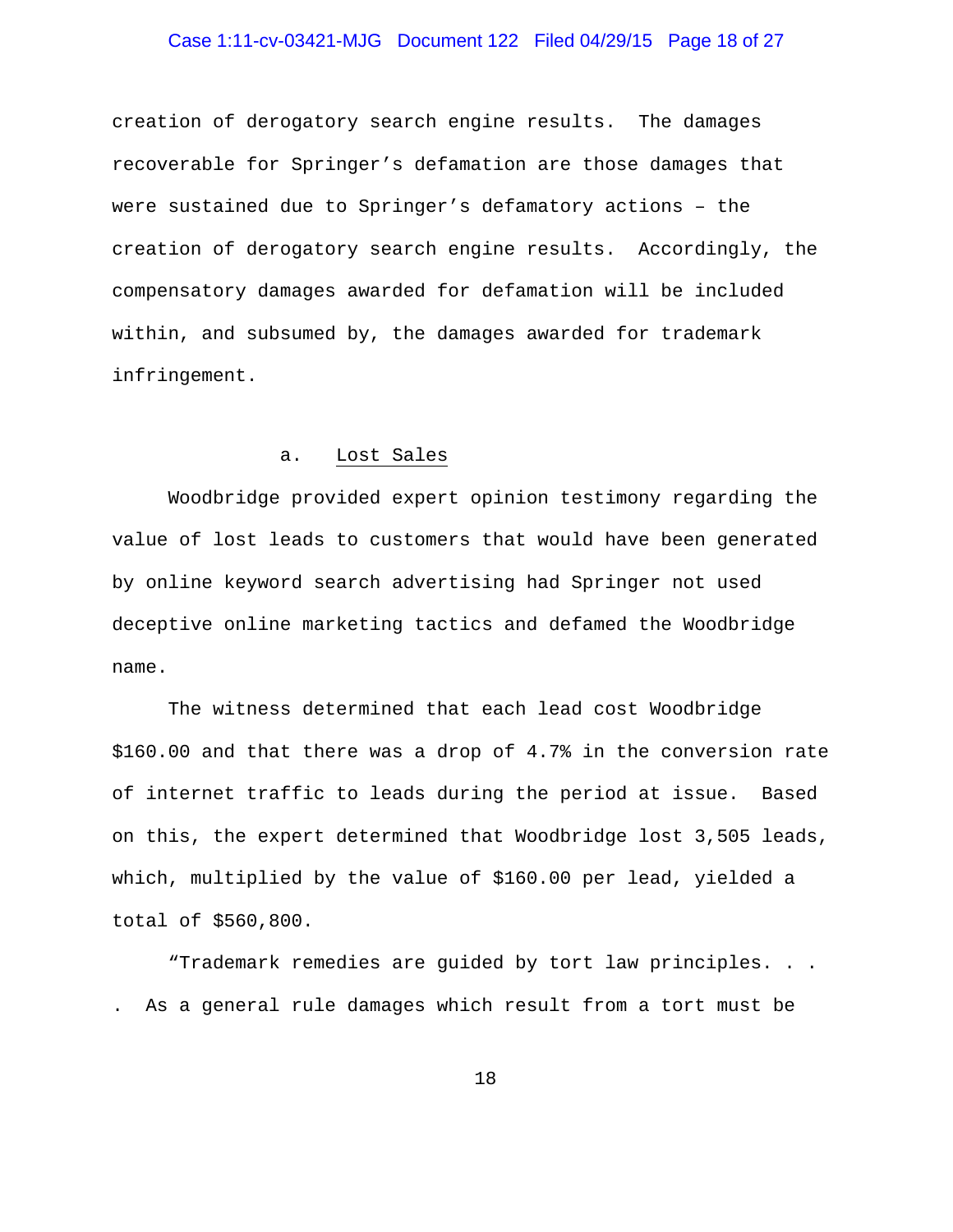# Case 1:11-cv-03421-MJG Document 122 Filed 04/29/15 Page 19 of 27

established with reasonable certainty." Microsoft Corp. v. Grey Computer, 910 F. Supp. 1077, 1092 (D. Md. 1995)(quoting Lindy Pen Co. v. Bic Pen Corp., 982 F.2d 1400, 1407 (9th Cir. 1993)). Of course, for violations of the Lanham Act, "the court has broad discretion to award any monetary relief necessary to serve the interests of justice." Shell Oil Co. v. Commercial Petroleum, Inc., 928 F.2d 104, 108 (4th Cir. 1991) (citing 15 U.S.C. § 1117)).

While the Court does not fault the expert's methodology or logic, it does not find his bottom line result sufficiently reliable to justify a reasonably certain determination of actual damages. Nevertheless, the Court finds that Woodbridge suffered substantial (albeit not reasonably quantifiable) damages due to the loss of leads caused by Springer's trademark infringement. This is a factor to be considered in regard to the compensatory damages award as discussed below.

#### b. Consulting Service Costs

Woodbridge presented evidence that it expended approximately \$25,000.00 for consulting services necessary to mitigate the search results problems caused by Springer's trademark infringement. Springer has agreed that \$25,000.00 was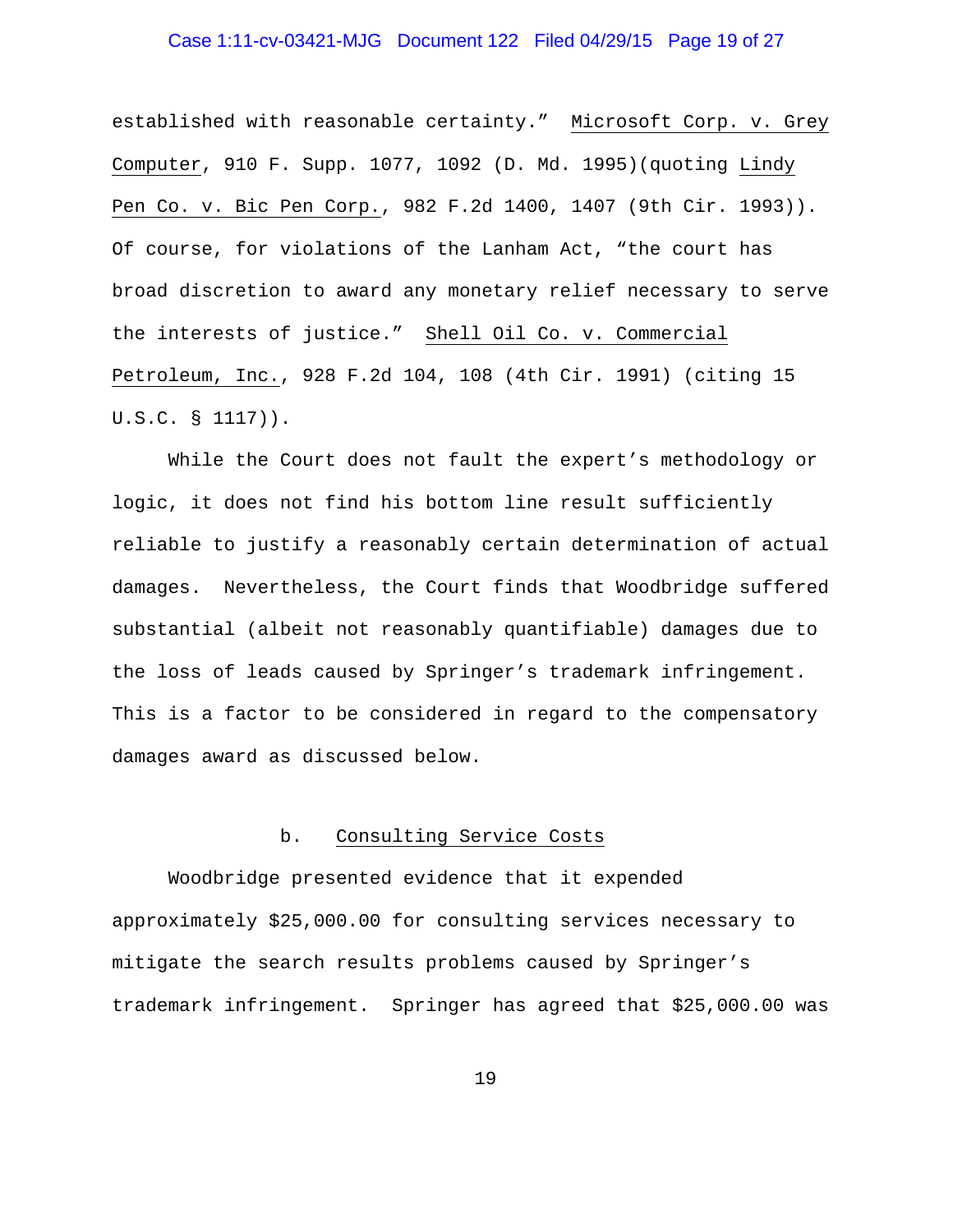# Case 1:11-cv-03421-MJG Document 122 Filed 04/29/15 Page 20 of 27

a reasonable cost of this service. Trial Tr. 163:20-165:5, Aug. 21, 2014.

The Court finds that Woodbridge has proven precisely that it sustained actual damages of \$25,000.00 for mitigation services due to Springer's trademark infringement.

#### c. The Total Compensatory Award

The Court finds that Woodbridge has proven that it sustained actual damages of \$25,000.00 for consulting services plus a substantial – but not quantifiable – amount of lost sales due to Springer's trademark infringement. The total compensation award is not limited to the \$25,000.00 of actual damages that Woodbridge precisely proved.

The Lanham Act provides, in pertinent part:

The court shall assess such profits and damages or cause the same to be assessed under its direction. . . . In assessing damages the court may enter judgment, according to the circumstances of the case, for any sum above the amount found as actual damages, not exceeding three times such amount. Such sum . . . shall constitute compensation and not a penalty.

15 U.S.C. § 1117(a).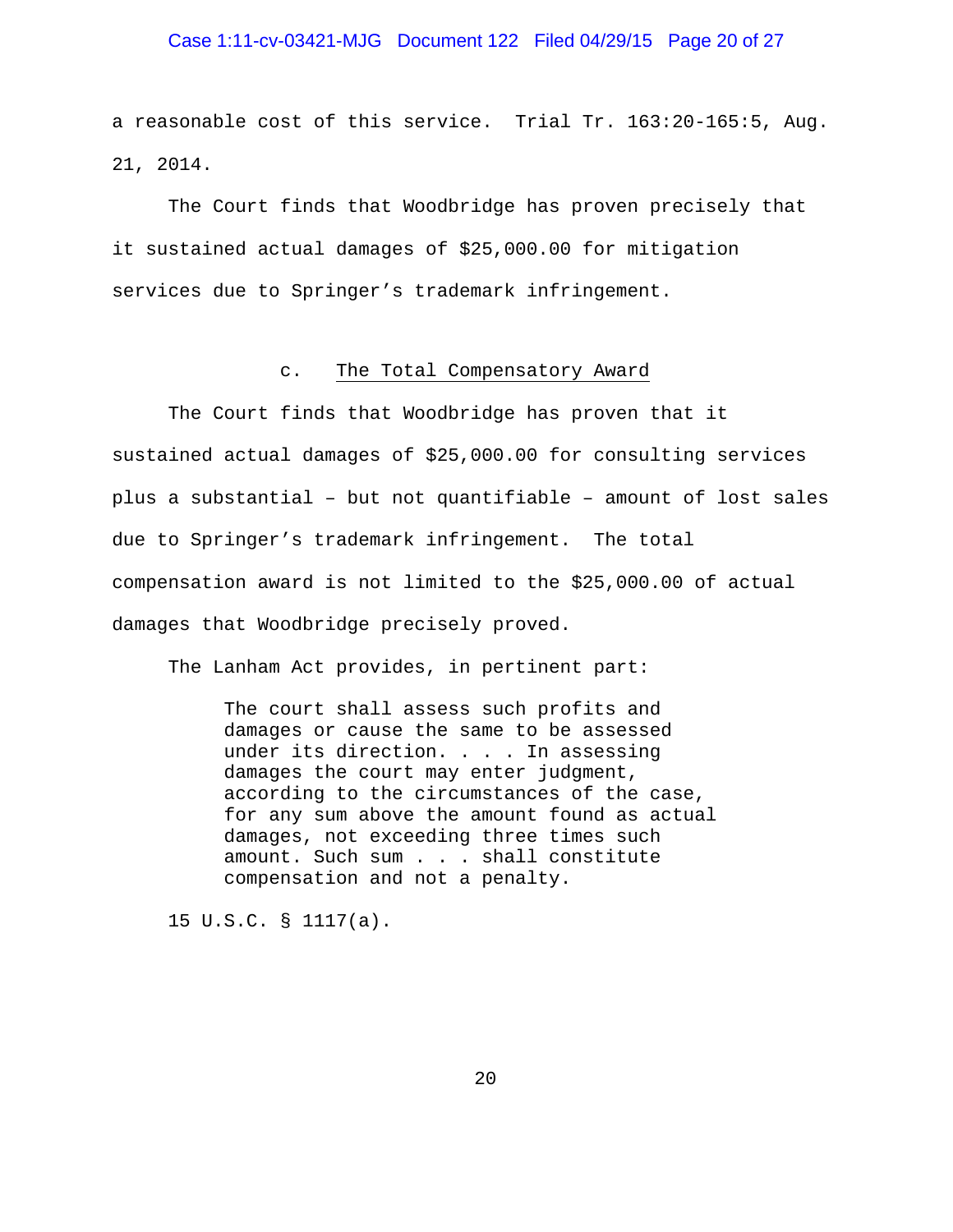# Case 1:11-cv-03421-MJG Document 122 Filed 04/29/15 Page 21 of 27

The Fourth Circuit has identified six nonexclusive factors for courts to consider in connection with a damage award in a Lanham Act case:

> (1) whether the defendant had the intent to confuse or deceive, (2) whether sales have been diverted, (3) the adequacy of other remedies, (4) any unreasonable delay by the plaintiff in asserting his rights, (5) the public interest in making the misconduct unprofitable, and (6) whether it is a case of palming off.

Synergistic Int'l, LLC v. Korman, 470 F.3d 162, 175 (4th

Cir. 2006). A prevailing party is not required to make a showing on any one factor or even a majority of the factors, see id. at 175–76, and different or additional factors may be considered if the circumstances require, id. at  $176.^{13}$  In all cases, the Court must "weigh the equities of the dispute and exercise its discretion on whether an award is appropriate and, if so, the amount thereof." Id.

### i. Defendant's intent

"The first [Synergistic factor]—whether the defendant had an intent to confuse or deceive—addresses whether there has been

 $13$ Although most circuits have conditioned monetary awards on proof of actual confusion, the Fourth Circuit has not. See Synergistic, 470 F.3d at 174.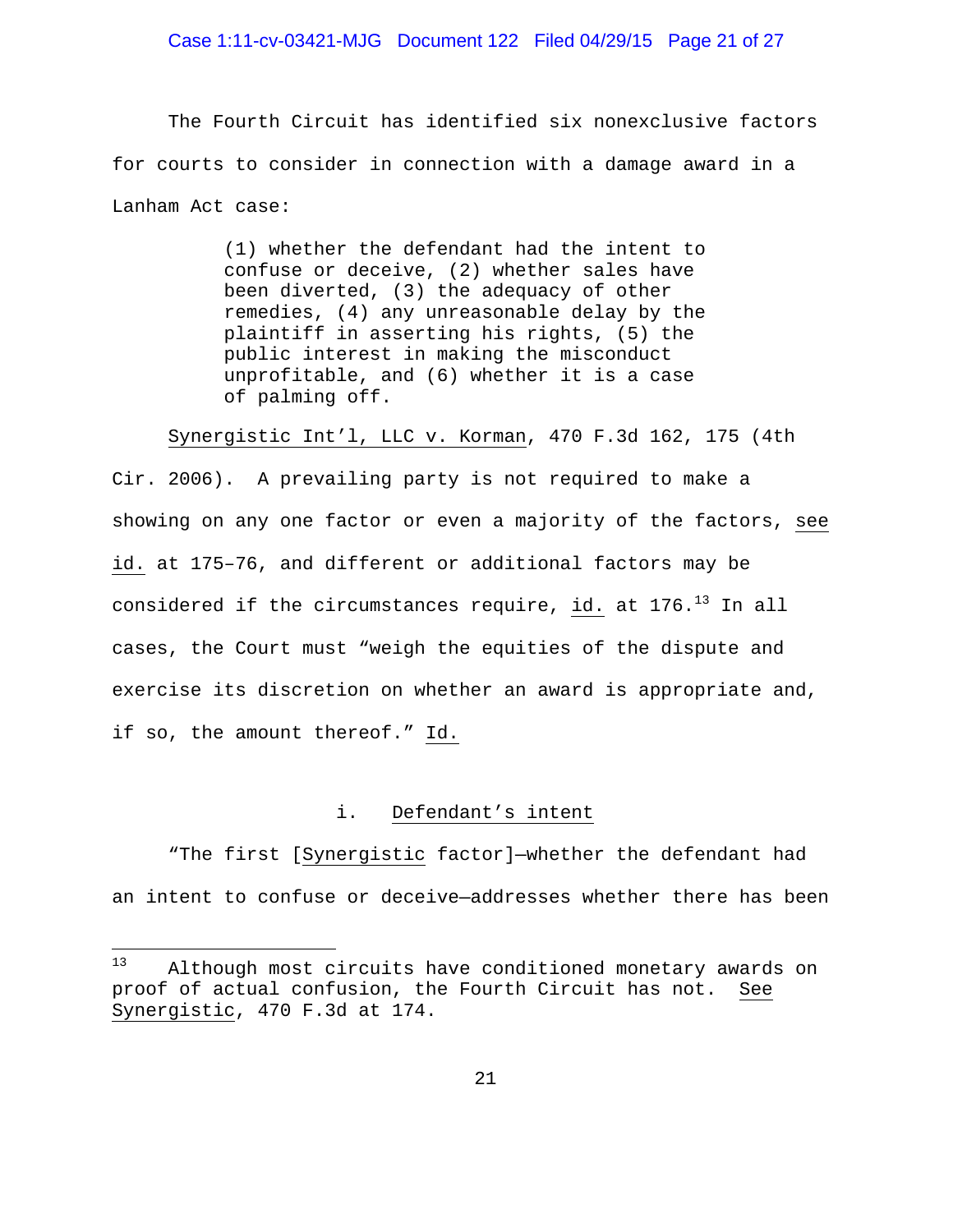# Case 1:11-cv-03421-MJG Document 122 Filed 04/29/15 Page 22 of 27

a willful infringement on the trademark rights of the plaintiff, or whether the defendant has acted in bad faith." Id. at 175.

The Court finds that Springer intended to confuse and/or deceive potential Woodbridge customers for his personal benefit.

### ii. Diverted Sales

The Court finds that there were a substantial, but not quantifiable, number of sales diverted away from Woodbridge. The extent to which such sales were diverted to Springer cannot be determined.

### iii. Other remedies

"The third of the six [Synergistic] factors—the adequacy of other remedies—addresses whether another remedy, such as an injunction, might more appropriately correct any injury the plaintiff suffered from the defendant's infringement activities. If an injunction is an adequate remedy, this factor should weigh against a damages award." Id. at 176.

The Court finds that, in the instant case, an injunction is a necessary remedy, but not an adequate one on its own.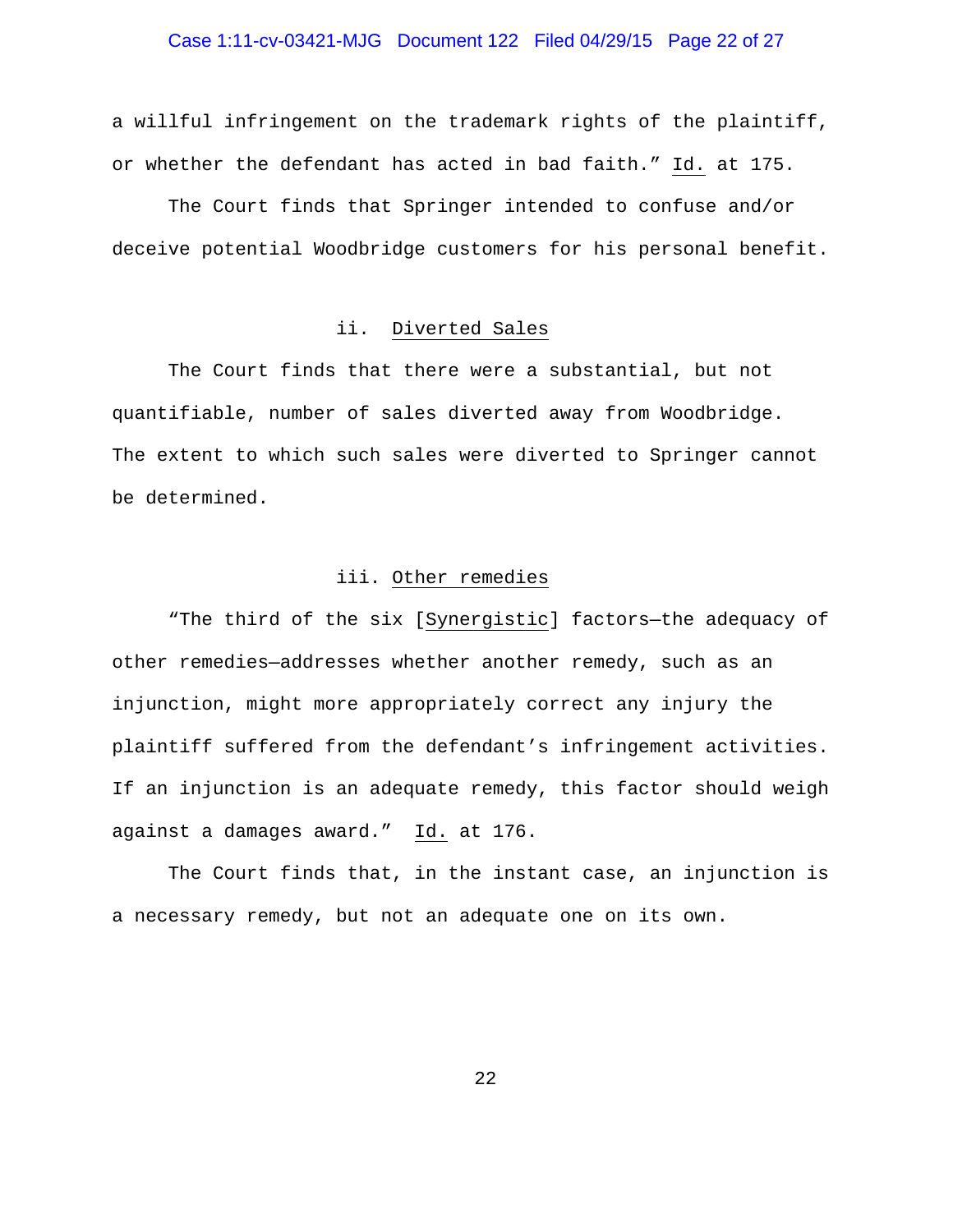### iv. Delay

Woodbridge did not unreasonably delay in asserting its rights.

# v. Public interest

The Court does not find there to be a particular public interest in regard to the damages award to be made in the instant case. There is, however, certainly an interest in preventing consumer confusion in the marketplace.

# vi. Palming Off

Springer did not "palm off"<sup>14</sup> his services as those of Woodbridge.

#### vii. Total Compensatory Damage Award

 Woodbridge has proven that it sustained damages in the precise amount of \$25,000.00 for the cost of pertinent consulting services. Woodbridge has also proven that it sustained substantial – but not reasonably determinable – damages attributable to the value of lost sales opportunities.

<sup>14</sup> Palming off occurs when a person misrepresents his or her own goods as someone else's.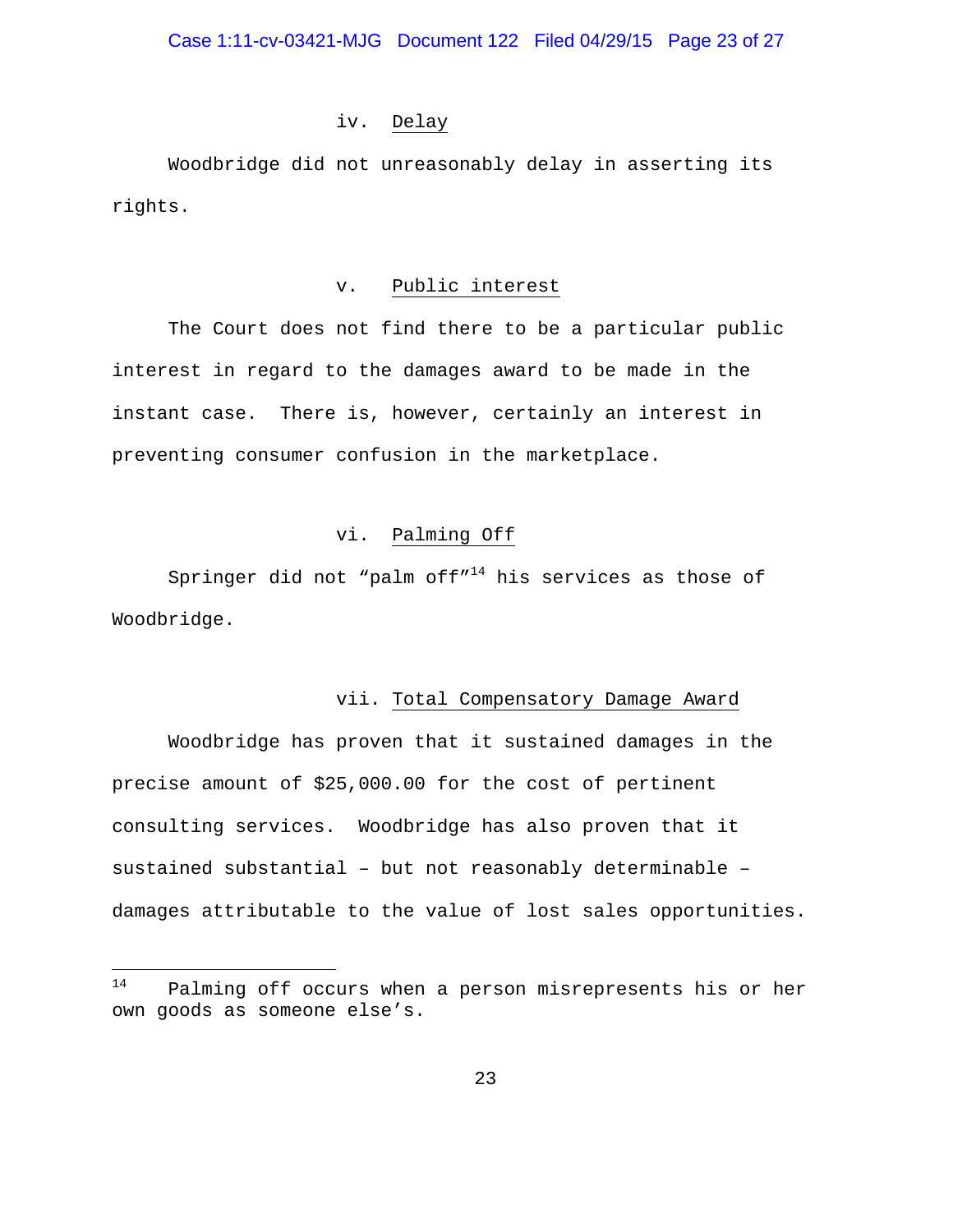# Case 1:11-cv-03421-MJG Document 122 Filed 04/29/15 Page 24 of 27

The Court finds, upon consideration of the Synergistic factors discussed above, that it is fair and equitable to enter judgment in the instant case for compensatory damages in excess of the \$25,000.00 that Woodbridge was able to prove precisely. In the circumstances of the instant case, the Court shall exercise its discretion to double, but not treble, the \$25,000.00 precisely proven.

Accordingly, the Court shall award compensatory damages on Woodbridge's trademark and defamation claims in the total amount of  $$50,000.00.^15$ 

### 3. Prejudgment Interest

i<br>Li

Under Maryland law, the matter of prejudgment interest in a case<sup>16</sup> is left to the discretion of the jury, or the trial court when sitting without a jury. See I.W. Berman Props. v. Porter Bros., Inc., 344 A.2d 65, 75 (Md. 1975). Inasmuch as the Court has found it equitable to award Woodbridge compensatory damages

<sup>&</sup>lt;sup>15</sup> This consists of \$50,000.00 awarded on the trademark claims of which \$25,000.00 is duplicative of the amount awarded on Woodbridge's defamation claim.<br><sup>16</sup> Prejudement interest is r

Prejudgment interest is recoverable as a matter of right in a case – unlike the present one – in which the money claimed has actually been used by the defendant. Travel Comm., Inc. v. Pan American World Airways, Inc., 603 A.2d 1301, 1333 (Md. Ct. Spec. App. 1992).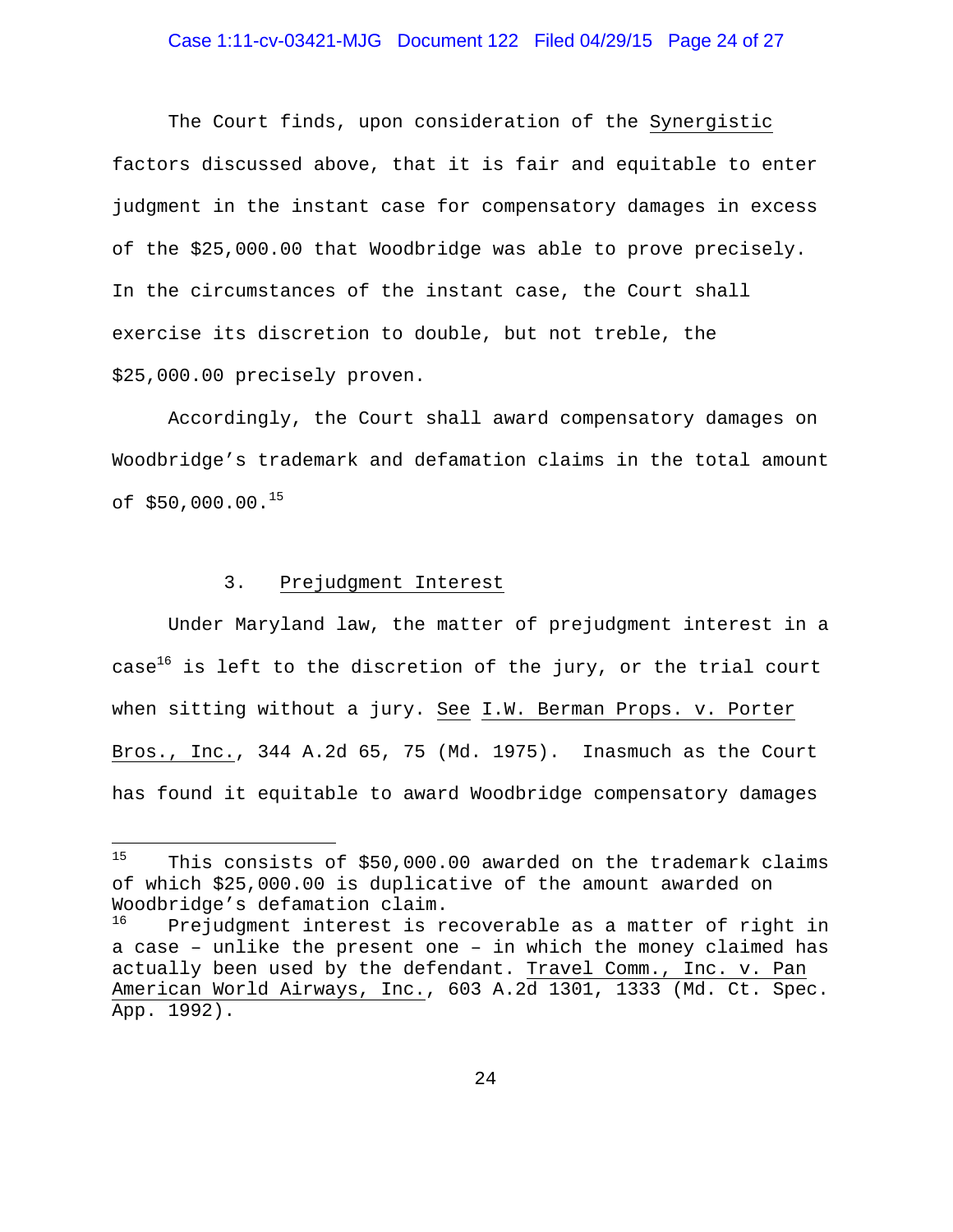# Case 1:11-cv-03421-MJG Document 122 Filed 04/29/15 Page 25 of 27

in excess of the \$25,000.00 that it proved precisely, it declines to exercise is discretion to award prejudgment interest.

### 4. Attorney's Fees

Title 15 U.S.C. § 1117 provides for recovery for violations of any right of the registrant of a mark registered in the Patent and Trademark Office. Section 1117(a) states, in pertinent part: "The court in exceptional cases may award reasonable attorney fees to the prevailing party." The United States Court of Appeals for the Fourth Circuit has held that a prevailing plaintiff may be awarded attorney's fees under this provision. See, e.g., Retail Servs., Inc. v. Freebies Publ'g, 364 F.3d 535, 550 (4th Cir. 2004). The term "exceptional" is not defined in the statute.

In Georgia-Pac. Consumer Products LP v. Von Drehle Corp., - -- F.3d ----, No. 13-2003, 2015 WL 1404765 (4th Cir. Mar. 30, 2015), as amended (Apr. 15, 2015), a trademark infringement case, $17$  the United States Court of Appeals for the Fourth Circuit stated:

<sup>17</sup> In Octane Fitness, LLC v. ICON Health & Fitness, Inc., ---U.S. ––––, 134 S. Ct. 1749 (2014), a patent infringement case,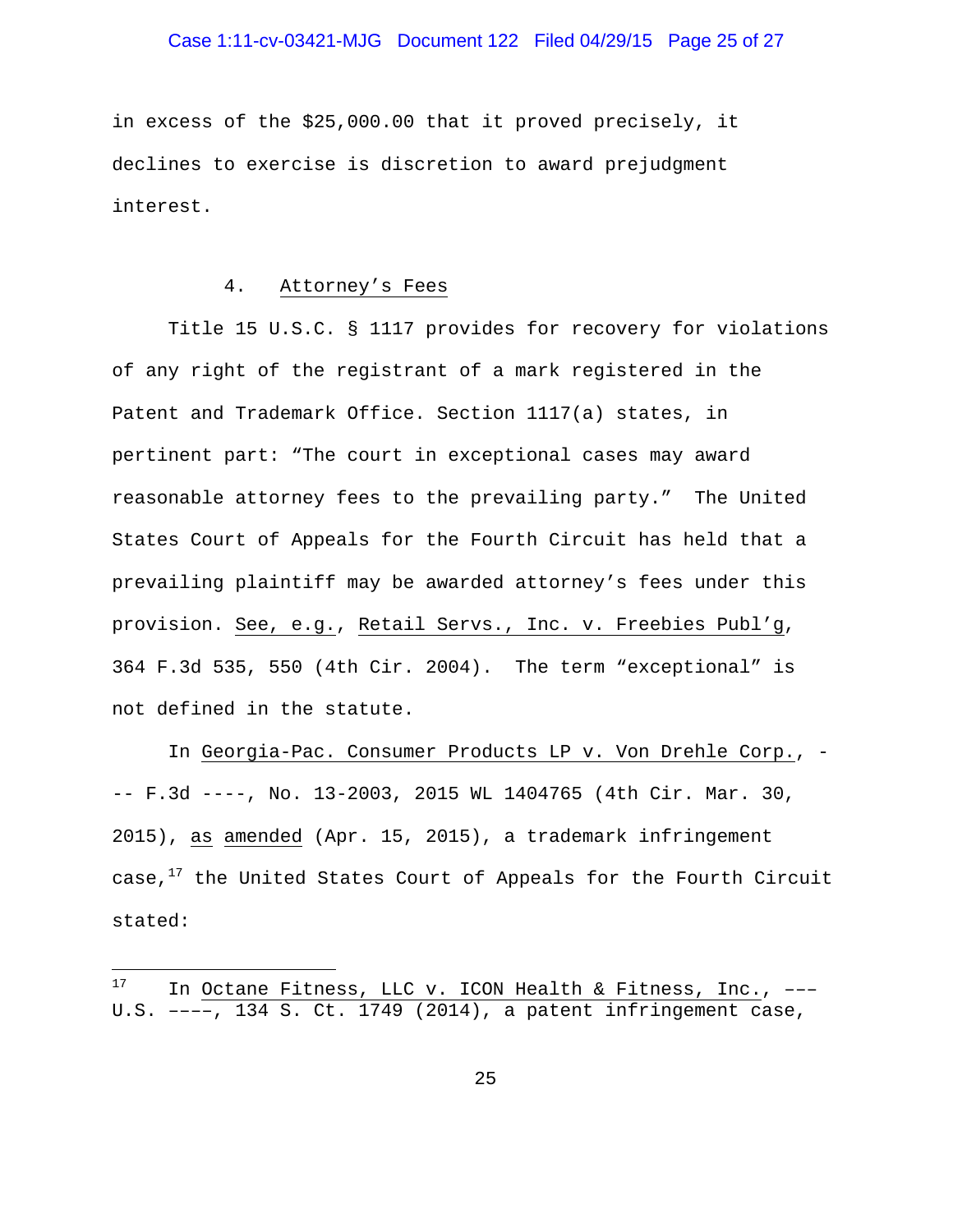[W]e conclude that a district court may find a case "exceptional" and therefore award attorneys [sic] fees to the prevailing party under § 1117(a) when it determines, in light of the totality of the circumstances, that (1) "there is an unusual discrepancy in the merits of the positions taken by the parties," based on the non-prevailing party's position as either frivolous or objectively unreasonable, (2) the nonprevailing party "has litigated the case in an 'unreasonable manner,'"; or  $(3)$  there is otherwise "the need in particular circumstances to advance considerations of compensation and deterrence."

Georgia-Pac., 2015 WL 1404765 at \*10 (quoting Octane Fitness, 134 S. Ct. at 1756 n.6, and Fair Wind Sailing, Inc. v. Dempster, 764 F.3d 303, 315 (3d Cir. 2014)).

The Court does not find the instant case to be exceptional so as to justify an award of attorney's fees. Springer, proceeding pro se, did not litigate the case in an unreasonable manner. Although the Court has found against Springer in many respects, he presented some non-frivolous defense contentions. Moreover, even if the case could be viewed as "exceptional" under  $\S$  1117(a), the Court would - in light of the statutory statement that the court may award attorney's fees – not exercise its discretion to award them in the instant case.

the Supreme Court lowered the burden for proving that a case was exceptional under the Patent Act.

i